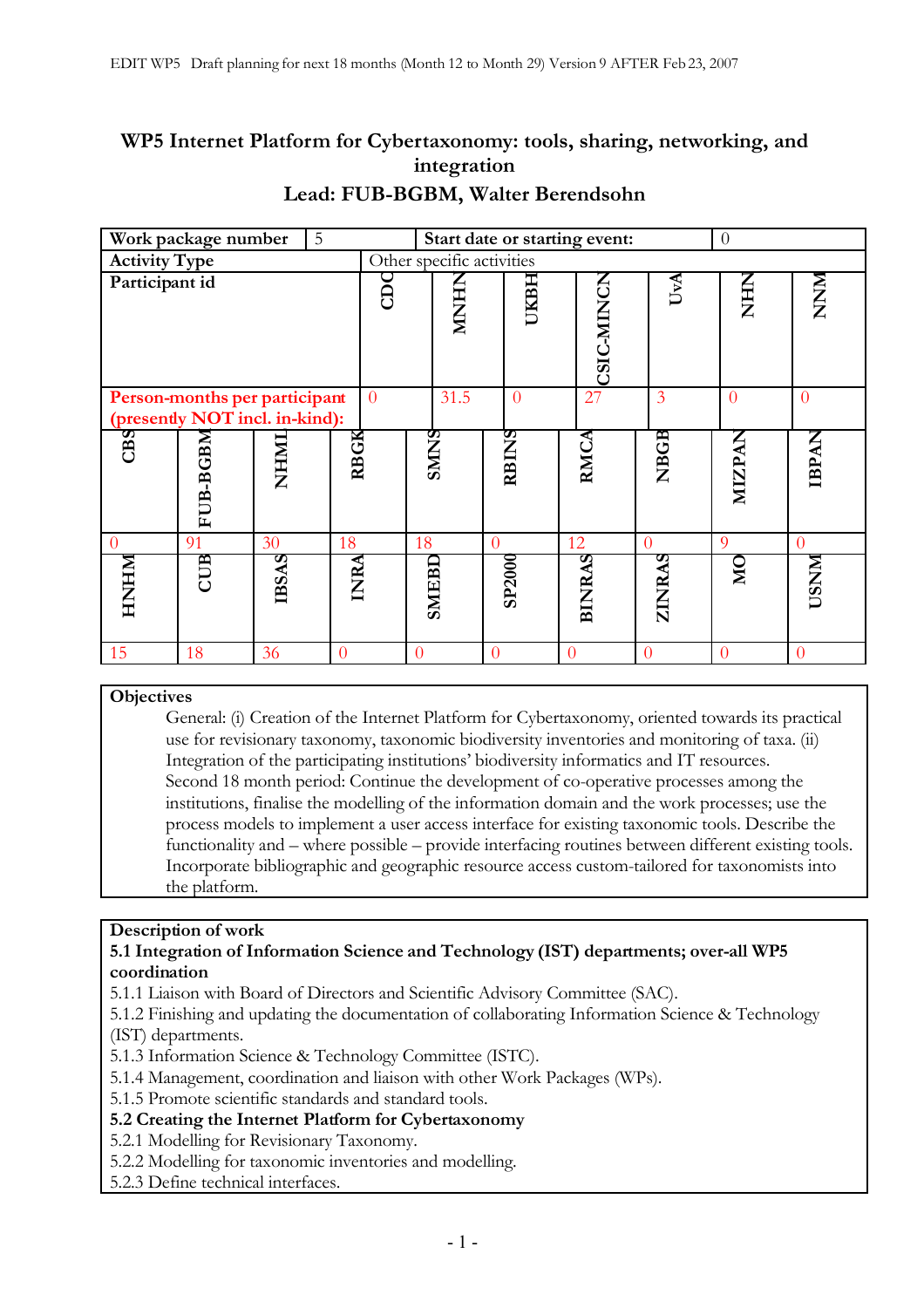5.2.4 (Deferred to 5.7). Identify suitable communication tools as platform components.

5.2.5 (Deferred to 5.6). Identify suitable descriptive tools as platform components.

5.2.6 Implementation activities: Revisionary Taxonomy.

5.2.7 Implementation activities: ATBI's and Monitoring.

5.2.8 Designing the Platform Architecture.

# **5.3 Virtual Library of TaxonomicLiterature and Documentation as a platform component**

5.3.1 Survey of current practice and requirements, and agreement on standards.

5.3.2 Software review and recommendations.

5.3.3 Development of registry (resource catalogue).

5.3.4 (Deprecated & included in 5.3.2 & 5.3.6) Planning and implementation of repository.

5.3.5 Intellectual Property Rights (IPR).

5.3.6. Interface development and implementation.

# **5.4 Geographical platform components**

5.4.1 Access to resources.

5.4.2 Provision of output-oriented tools for Revisionary Taxonomy.

5.4.3 Predictive distribution modelling.

5.4.4 Gap Analysis.

5.4.5 Trials and user documentation.

## **5.5 Taxonomic-core platform components**

5.5.1 Identify suitable taxonomic tools as platform components.

5.5.2 Define the taxonomic exchange standard specification.

5.5.3 Testing of taxonomic database components.

## **5.6 Descriptive and identification platform components**

5.6.1 Identify descriptive tools and define criteria.

5.6.2 Testing of descriptive and identification components.

5.6.3 Interact with providers of descriptive and identification components.

### **5.7 Communication tools as platform components**

5.7.1 Identify suitable communication tools.

5.7.2 Create the communication platform.

5.7.3 Setup open review environment.

# **5.8 Publication support as platform component**

5.8.1 Review example documents (tagged monographs) delivered by WP6.

5.8.2 Develop web monograph pilot system.

5.8.3 Specification of data flow within rapid publication platform.

5.8.4 Implement publication data store (preferably based on existing platform components).

5.8.5 Rapid publication platform.

# **5.9. Specimen access platform component**

5.9.1 Define specimen access interface for taxonomists.

5.9.2 Implement access interface for taxonomists.

### **Deliverables**

D5.1 (Formerly D5.1.2.1). Confidential report of internal IST decision making of 50% of EDIT partner institutions (Month 12).

D5.2 (Formerly D5.1.2.2-3). Documentation of internal rules for hardware and software and IST resources of 50% of EDIT partner institutions (Month 12).

D5.3 Confidential report of internal IST decision making of remaining EDIT partner institutions (Month 15).

D5.4 (Formerly D5.1.3.1) Documentation of internal rules for hardware and software and IST resources of remaining EDIT partner institutions (Month 15).

D5.5 Second ISTC meeting (Month 18).

D5.6 At least one MoU announced between EDIT partners (Month 23).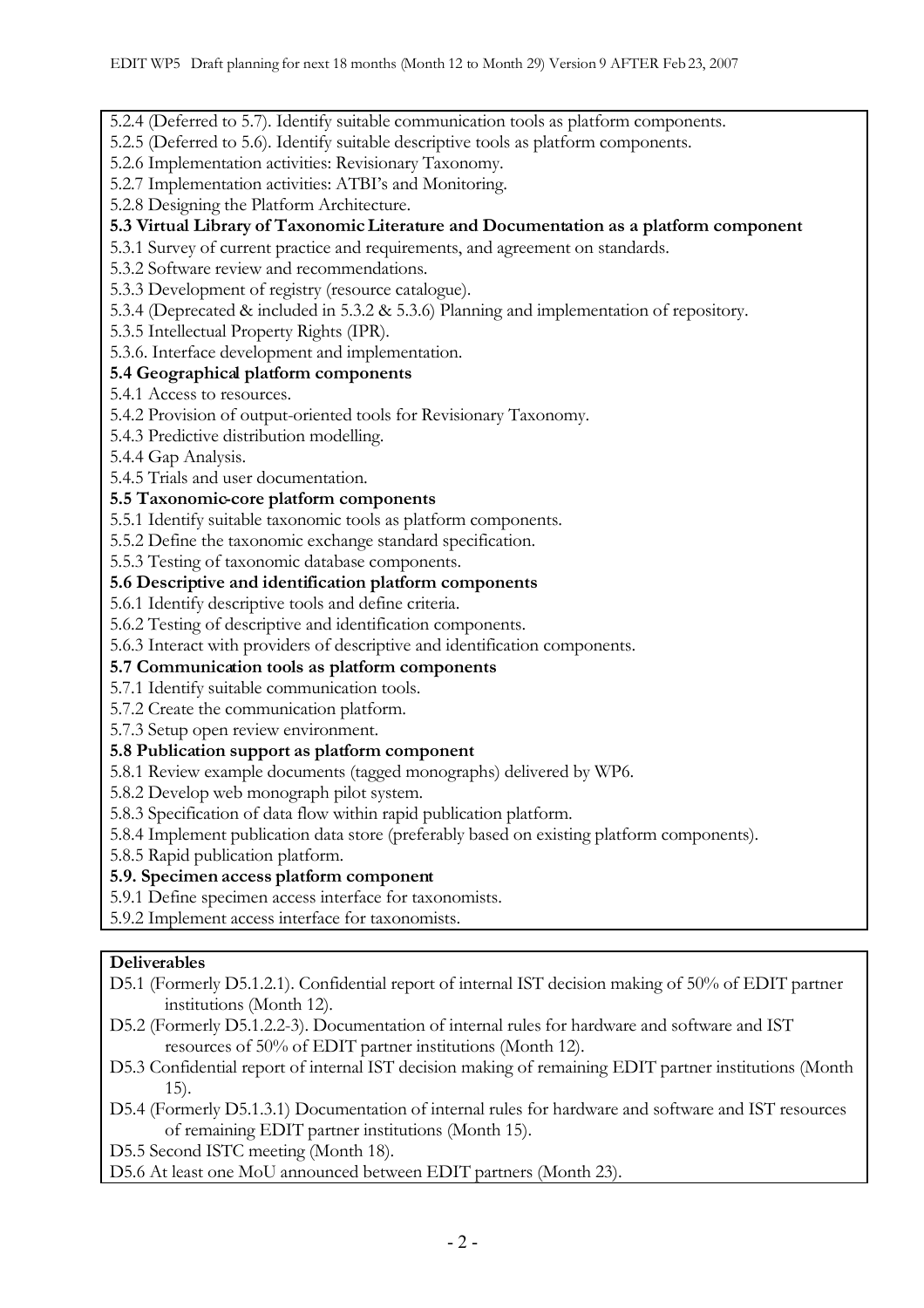D5.7 A comprehensive EDIT standards list available online (Month 23).

- D5.8 (Formerly D5.2.1.2) Operational function model for revisionary taxonomy (Month 16).
- D5.9 (Formerly D5.2.2.1) Draft function model and bottleneck report for ATBI+M (Month 14).
- D5.10 (Formerly D5.2.2.2) Operational function model for ATBI+M (Month 17).
- D5.11 (Formerly D5.5.2.3.1) Draft manual of interface definitions (Month 19).
- D5.12 Interface definition manual (Month 23).
- D5.13 (Formerly D5.2.7.1) First draft framework for ATBI+M platform established on the web (Month 29)
- D5.14 (Formerly D5.2.6.1) First draft framework for rev. taxonomy platform established on the web (Month 29).
- D5.15 First draft of the system design (Month 15).
- D5.16 Descriptive exchange standard specification report (Month 23).
- D5.17 Best practice review, including a survey of existing digital library activity, principles and standards (Month 11) Completed Month 12.
- D5.18 (Formerly D5.3.1.2) Statement of requirements (Month 13).
- D5.19 (Formerly D5.3.1.3) Collection development policy document (Month 15).
- D5.20 Standards agreement document (Month 23).
- D5.21 Software recommendation based on identifying best matches with the statement of requirements and guarantee future sustainability (Month 19).
- D5.22 Access to digitised works by means of simple HTML links on pilot website (Month 23).
- D5.23 Use agreements for ViTL available on-line (Month 23).
- D5.24 Draft user guideline available (Month 23).
- D5.25 Use agreement with publishers of taxonomic revisions for WP6 (Month 24).
- D5.26 Requirement analysis report (Month 24).
- D5.27 Pilot website available (Month 23).
- D5.28 Portal prototype functional for machine access (Month 26).
- D5.29 Portal prototype functional for human access (Month 26).
- D5.30 Launch of ViTL as a functioning component of the EDIT Platform for Cybertaxonomy including system and user documentation to enable effective access (Month 29).
- D5.31 (Formerly D5.4.2) Application for distribution maps (Month 19).
- D5.32 eConference on biogeographic representation of biological data with Open GIS (Month 19).
- D5.33 (Formerly D5.4.3 & D5.4.4.) eConference on possibilities and drawbacks of modelling techniques (Month 19).
- D5.34 Initial report on curator training course (Month 20).
- D5.35 Predictive distribution modelling report (Month 21).
- D5.36 GIS database of vectorial and raster maps freely available at the European extent (Month 19).
- D5.37 Application to examine inventory completeness (Month 25).
- D5.38 Gap analysis in local inventories report (Month 25).
- D5.39 Application to map inventory completeness (Month 25).
- D5.40 Application to select vectorial units by environmental and spatial criteria (ED application) (Month 27).
- D5.41 Package instructions, internet download structure and text on statistical considerations with examples (Month 30).
- D5.42 (Formerly D5.4.1) Relevant European databases on environmental and biological data HTML compilation and link collection (Month 19).
- D5.43 Test data report (Month 25).
- D5.44 Taxonomic Database Component evaluation website (Month 14).
- D5.45 Report identified and described suitable taxonomic tools (Month 16).
- D5.46 Taxonomic exchange standard specification report (Month 18).
- D5.47 List (website) of identified and to-be-tested descriptive tools (Month 13).
- D5.48 Workshop report on strategy for descriptive data tools as cross-cutting instrument for revisionary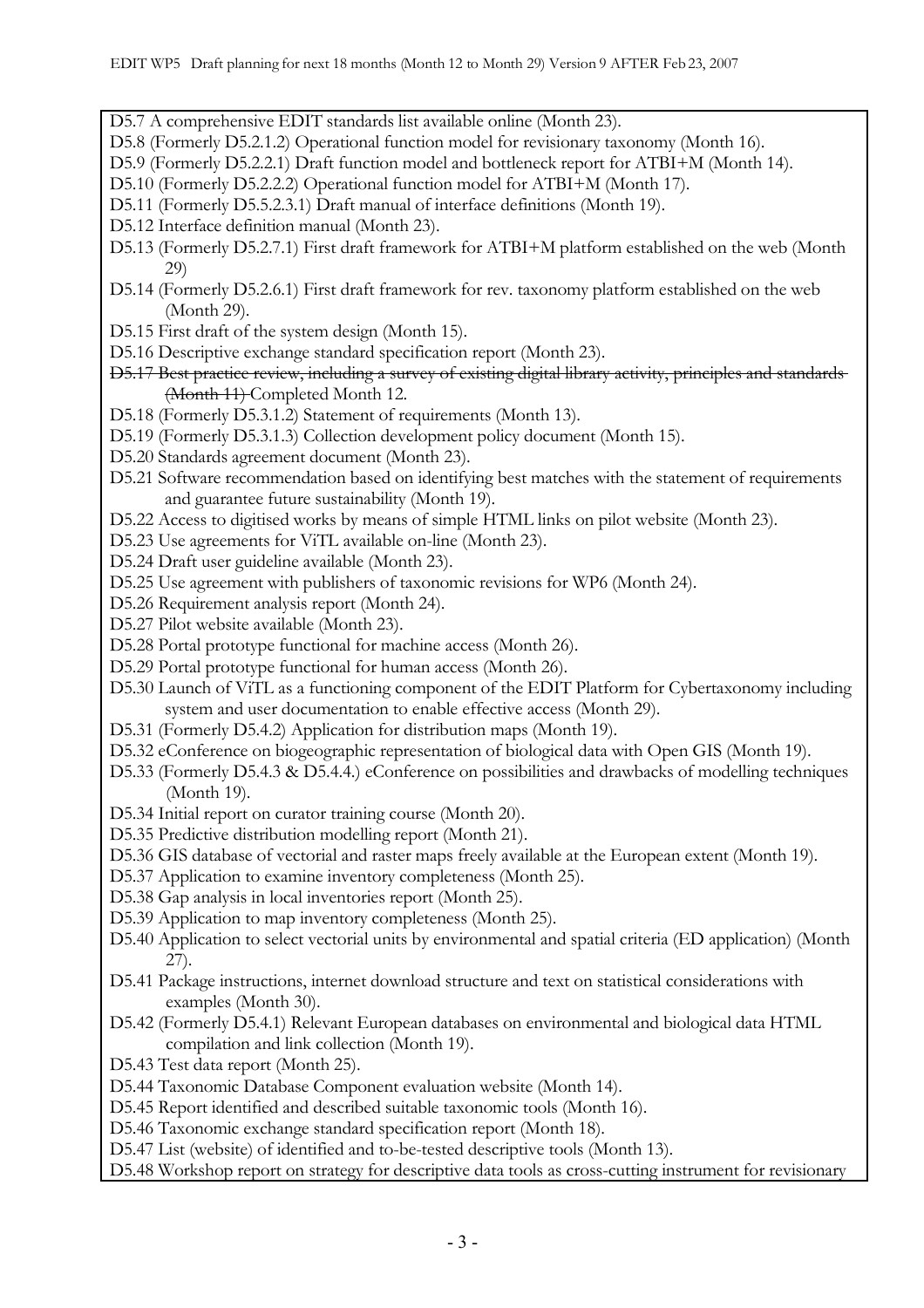taxonomy (Month 14).

- D5.49 First test results in the EDIT review environment (Month 17).
- D5.50 Report on integration of descriptive tools into the Platform (Month 26).
- D5.51 (Formerly D5.2.4.1) Draft list of suitable communication/ workgroup tools for platform environment (Month 12).
- D5.52 Open review environment for software tools and resources available. (Month 14).
- D5.53 Deliver pilot system software (Month 13).

D5.54 Report of data flow with rapid publication platform (in cooperation with 5.2.8) (Month 17).

## **Milestones and expected result**

M5.1 EDIT certification process introduced at TDWG meeting (Month 17).

M5.2 Report from the 2nd ISTC meeting with first draft work plan for 3rd project period (Month 20).

M5.3 (Formerly M5.1.3.3). Platform environment circumscribed based on existing standards and EDIT certification (Month 25).

- M5.4 Interface definition for all data-stores implemented and usable with the platform (Month 29).
- M5.5 Function model for revisionary taxonomy with full coverage and operational (Month 14).
- M5.6 Function model for ATBI+M with full coverage and operational (Month 17).
- M5.7 Interface prototype ratified by the Informatics Commission (Month 20).
- M5.8 Pilot and testing (Month 20).
- M5.9Launch ViTL (Month 23).
- M5.10 Generic mapping tool (Month 18).
- M5.11 Specification for inventory completeness application (Month 24).
- M5.12 Specification for mapping tool of completeness (Month 24).
- M5.13 Specification for ED application (Month 29).
- M5.14 Meeting of experts and public presentation (Month 29).
- M5.15 Taxonomic core components available for platform (Month 29).
- M5.16 Criteria for descriptive tools agreed and published (Month 15).
- M5.17 Review environment populated with revisions of descriptive tools (Month 23).
- M5.18 Description and identification components integrated part of platform (Month 29).

M5.19 Communication components available for platform (Month 29).

# **5.1 Integration of Information Science and Technology (IST) departments; over-all WP5 coordination**

| Work package number      |  | Start date or starting event: |  |
|--------------------------|--|-------------------------------|--|
| <b>Activity</b><br>l vpe |  | Other specific activities     |  |

### **Objectives**

Build on the documentation efforts of all WP5 activities in order to set EDIT standards, as well as discussing these standards with the ISTC and international standardisation bodies. Start the EDIT certification process in close collaboration with all partners through the ISTC. Initiate MoUs between institutions with IST departments that are part of collaborative activities within EDIT (e.g. development of geographical components in WP5.4).

# **Description of work**

**5.1.1 Liaison with board of directors and Scientific Advisory Committee (SAC).** This is a coordinative function which will be used to provide a focussed connection to the institutional decision makers represented in the board of directors, thus enabling the WP to bypass complex hierarchies where rapid decision making is required. Responsibility for this task needs is assumed by one of the directors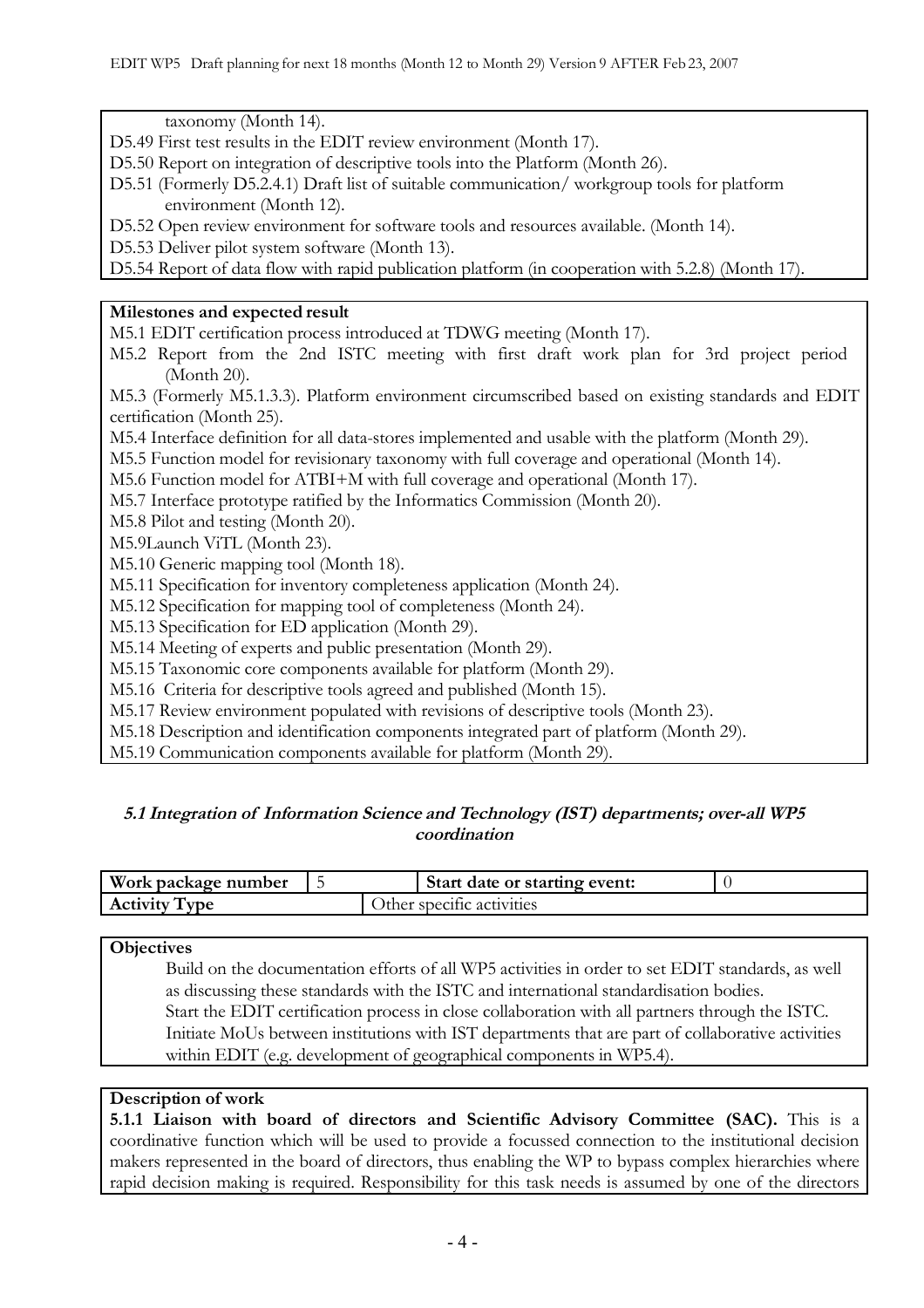involved in the project; presently the WP5 Leader is a member of the BoD and can thus assume this function.

**5.1.2 Finishing and updating the documentation of collaborating Information Science and Technology (IST) departments.** The documentation of the internal decision making structures of the participating Information Science and Technology (IST) departments, the documentation of internal provisions, rules and traditions for the acquisition and use of equipment and software; and the documentation of relevant hardware and software resources will be finished with a slight delay from the first year and will be continued as an ongoing task.

**5.1.3 Information Science & Technology Committee (ISTC).** The Committee is to facilitate the dialogue and collaboration between IST departments and deal with issues such as definition of platform environment, certification of components, and future work-plans. The ISTC is to proceed to become the key body in WP5 proposing procedural changes and adaptations, to ensure interoperability through an infrastructure built on services, and to ensure (as far as possible) compatibility of components to ease replicated installations. During the second year, the development of mechanisms for the certification of EDIT platform components will be central, as well as first formal agreements between institutions defining future collaboration of IST departments.

**5.1.4 Management, coordination, and liaison with other Work Packages (WPs).** Maintaining the necessary management and coordination structure to manage the WP as to its scientific coordination, liaison with other WPs, the financial processing requirements, a meeting organisation, etc. The organisation of cross-WP workshops of the staff participating in different activities of WP5 is a prerequisite for the success of these.

**5.1.5 Promote scientific standards and standard tools.** Continue to foment participation in standardising bodies, particularly in Biodiversity Information Standards (TDWG), and to organise the information flow for the provision of input from members to initiatives working on data standards for taxonomy. Pursue a strategy of synergetic development with other initiatives, particularly GBIF and supporting national initiatives.

### **Deliverables**

- D5.1 (Formerly D5.1.2.1). Confidential report of internal IST decision making of 50% of EDIT partner institutions (Month 12).
- D5.2 (Formerly D5.1.2.2-3). Documentation of internal rules for hardware and software and IST resources of 50% of EDIT partner institutions (Month 12).
- D5.3 Confidential report of internal IST decision making of remaining EDIT partner institutions (Month 15).

D5.4 (Formerly D5.1.3.1) Documentation of internal rules for hardware and software and IST resources of remaining EDIT partner institutions (Month 15).

D5.5 Second ISTC meeting (Month 18).

D5.6 At least one MoU announced between EDIT partners (Month 23).

D5.7 A comprehensive EDIT standards list available online (Month 23).

## **Milestones and expected result**

M5.1 EDIT certification process introduced at TDWG meeting (Month 17).

- M5.2 Report from the 2nd ISTC meeting with first draft work plan for 3rd project period (Month 20).
- M5.3 (Formerly M5.1.3.3). Platform environment circumscribed based on existing standards and EDIT certification (Month 25).

### **5.2 Creating the Internet Platform for Cybertaxonomy**

| Work package number<br>Start date or starting event: |  |
|------------------------------------------------------|--|
|------------------------------------------------------|--|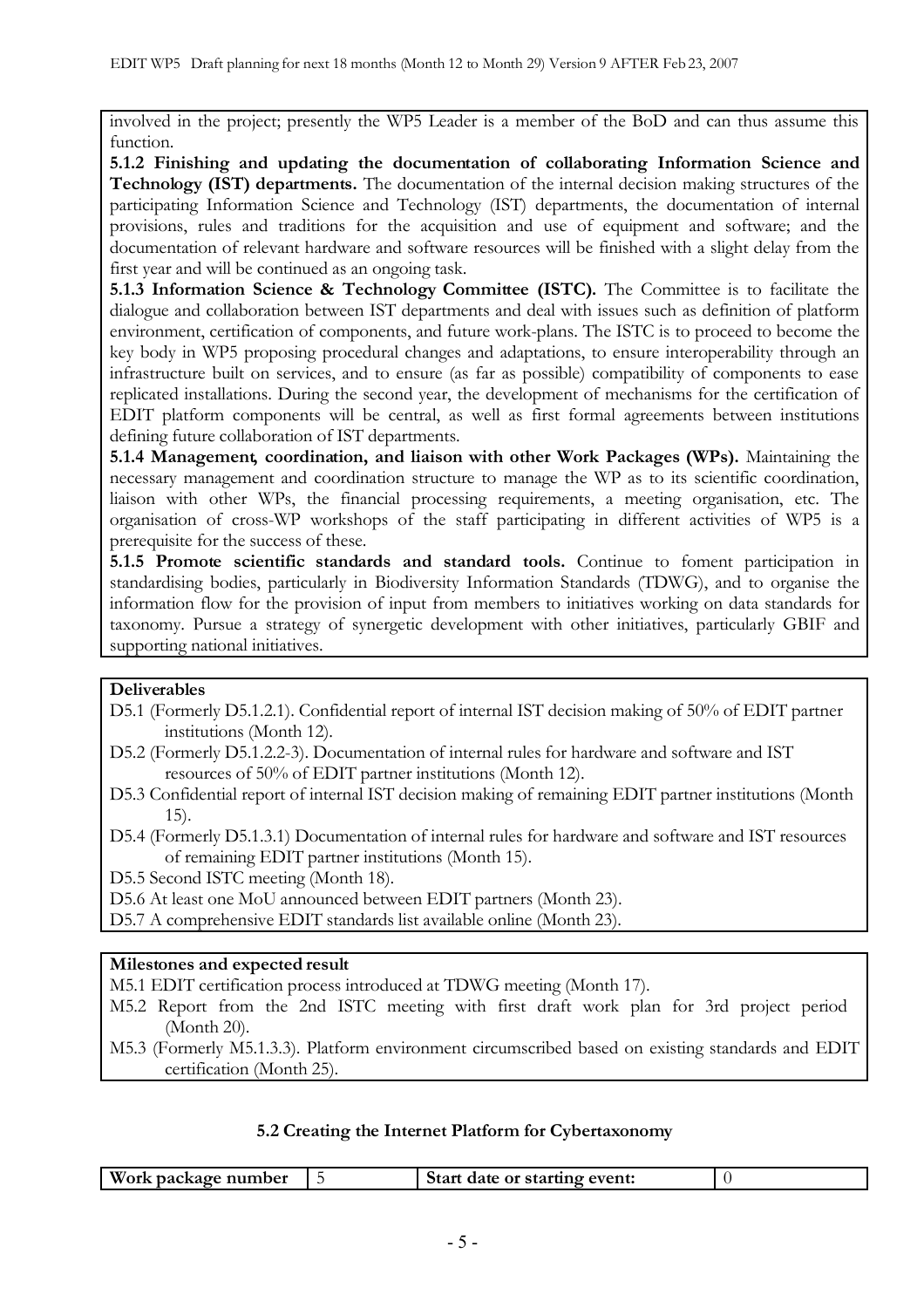**Other specific activities** 

#### **Objectives**

Modelling, designing and starting the implementation of the Platform, drawing on institutional resources and the ISTC members installed by Activity 5.1 as well as operation-specific resources specified for Activities 5.3 to 5.7.

Provide informal and formal descriptions of the needed and implemented platform components in the Platform. Foresee and/or handle in all components issues such as interoperability

(interfacing with other components), internationalisation, accessibility, licensing of commercial software as well as licensing of (open source) software developed in the project.

Identify existing and required new software for taxonomists jointly plan their implementation as components of the shared system.

Commence shared software development for taxonomic research activities as a driver for harmonisation and integration of IST Departments.

Model the platform architecture in light of the results of comparisons of existing and planned components.

### **Description of work**

**5.2.1 Modelling for Revisionary Taxonomy.** Finalise the in-depth modelling effort of the revisionary work process commenced in year 1. The resulting model (laid out as an UML [Unified Modelling Language] model with different diagram types and accompanying descriptive text) will provide the base for several developments: (i) the ongoing documentation of the changing work process; (ii) the definition of bottlenecks and the documentation of subsequent efforts to remove them; (iii) the interfacing between human work processes and software components and thus (iv) in conjunction with operation 5.2.2 the background for the Internet Platform for Cybertaxonomy itself.

**5.2.2 Modelling for taxonomic inventories and monitoring.** Continue and finalise the in-depth modelling effort of the work processes in inventories and monitoring activities as delimited by WP7.

**5.2.3 Define technical interfaces.** Most existing taxonomic applications cover a number of the planned platform components (e.g. core-taxonomic, descriptive, bibliographic, and geographic components). To achieve their integration into the Platform environment as well as interoperability with more specialised software, interfaces have to be defined to make the exchange of data between different components possible and to allow the taxonomist to use functionalities from different programs and components. Successful implementation of a preliminary platform will be reliant on 5.2.3.

**5.2.4 (Deferred to 5.7) Identify suitable communication tools as platform components.**

**5.2.5 (Deferred to 5.6) Identify suitable descriptive tools as platform components.**

**5.2.6 Implementation activities: Revisionary Taxonomy.** Implementation of a prototype of the platform by means of a WWW environment for the collection of tools and resources, following the input given by the modelling process and the needs of WP6. Rapid prototyping approach with direct observation of user feedback. Incorporation of the results of activities 5.3 to 5.8 into the platform environment.

**5.2.7 Implementation activities: ATBI's and Monitoring.** Review results of ATBI modelling in order to establish software platform specification. Implementation of required hard- and software components such as: field data capture tools, field recording software, authority file support (check-lists, references, ...), associated data-stores (field, base-camp, site/reserve, central), and data interfaces (GBIF, ABCD).

**5.2.8 Designing the Platform Architecture.** Define and document work and data flow between platform components (see 5.5, 5.6 & 5.7). The system design will be the basis for 5.2.3, 5.2.6 and 5.2.7.

D5.8 (Formerly D5.2.1.2) Operational function model for revisionary taxonomy (Month 16).

D5.9 (Formerly D5.2.2.1) Draft function model and bottleneck report for ATBI+M (Month 14).

D5.10 (Formerly D5.2.2.2) Operational function model for ATBI+M (Month 17).

D5.11 (Formerly D5.5.2.3.1) Draft manual of interface definitions (Month 19).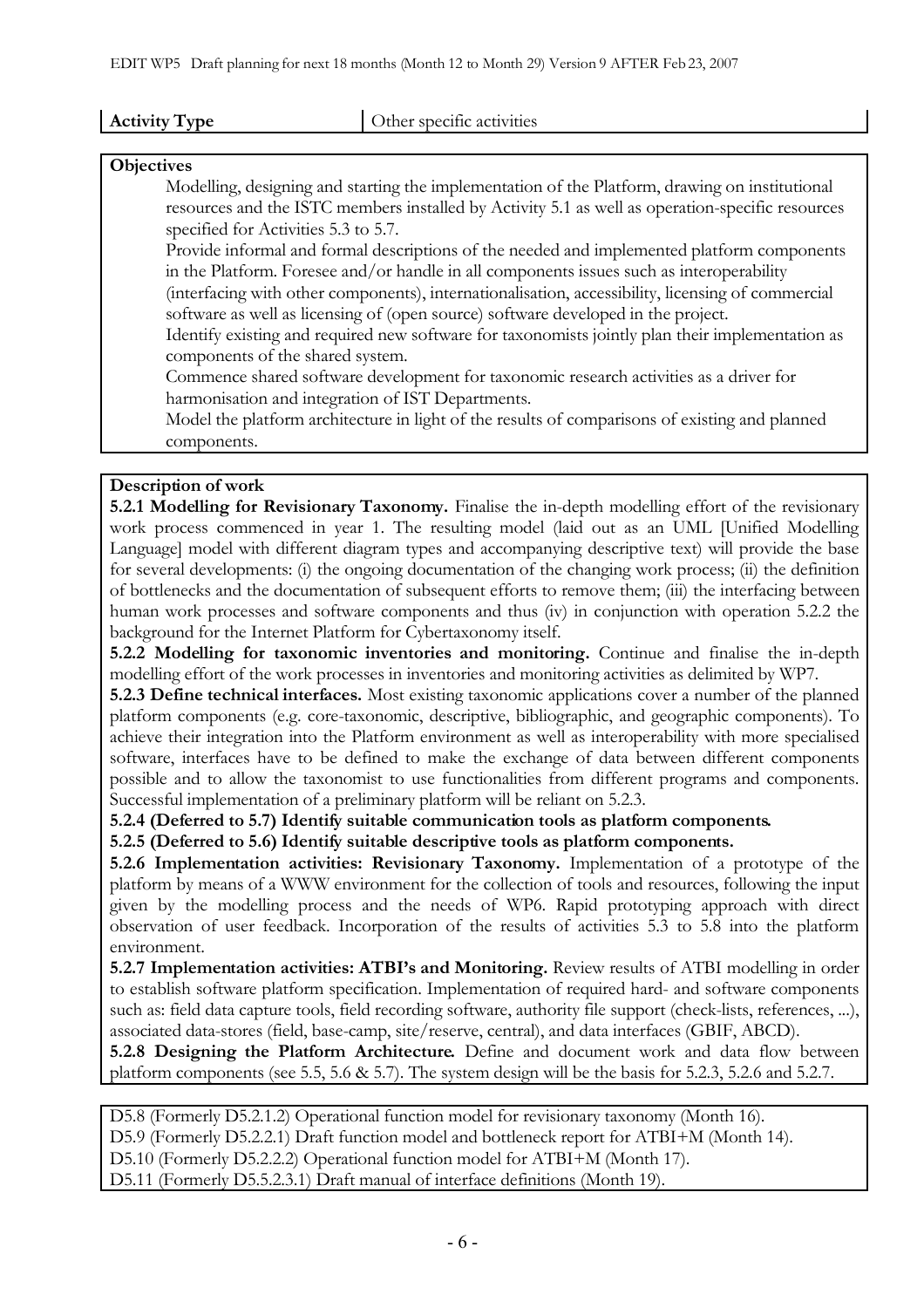D5.12 Interface definition manual (Month 23).

- D5.13 (Formerly D5.2.7.1) First draft framework for ATBI+M platform established on the web (Month 29)
- D5.14 (Formerly D5.2.6.1) First draft framework for rev. taxonomy platform established on the web (Month 29).

## **Milestones and expected result**

M5.4 Interface definition for all data-stores implemented and usable with the platform (Month 29). M5.5 Function model for revisionary taxonomy with full coverage and operational (Month 14). M5.6 Function model for ATBI+M with full coverage and operational (Month 17).

# **5.3 Virtual Library of Taxonomic Literature and Documentation as a platform component**

| Work package number  |  | Start date or starting event: |  |
|----------------------|--|-------------------------------|--|
| <b>Activity Type</b> |  | Dther specific activities."   |  |

**Objectives**

- Plan, create and implement a web-accessible discovery and access resource to be called European Virtual Library of Taxonomic Literature (EDIT ViTL) as a component of the EDIT Platform for Cybertaxonomy.
- Assess and define the technical and content-related base for revisionary taxonomy and taxonomic inventories, initiate repository development and IPR negotiations in close linkage with activities 5.2.1 and 5.2.2. & WPs 6 and 7.

## **Description of work**

**5.3.1 Survey of current practice and requirements, and agreements on standards.** Finalising the survey of existing digital library activity, principles and standards, current practice and requirements for agreements and standards. Collection development policy (what will be included and excluded based on identified user requirements, also in collaboration with the modelling under 5.2.1). Agreement on technical and metadata standards to be followed.

**5.3.2 Software review and recommendations** on choices that provide the most effective match with user requirements and a plan for sustainability.

**5.3.3 Development of registry (resource catalogue).** Content development for the shared metadata system that indicates which works have already been digitized and for which there is an intention to digitize.

**5.3.4 (Deprecated & included in 5.3.2 & 5.3.6) Planning and implementation of repository.**

**5.3.5 Intellectual Property Rights (IPR).** Develop a set of use agreements and/or licences with suppliers (preferably based on the Conservation Commons Licence). Formulate user guidelines for working out copyright. Support for WP6 and WP7 rights management

**5.3.6 Interface development and implementation.** Requirements analysis for ViTL interfaces in collaboration with operation 5.2.3. Plan and implement a pilot ViTL website for preliminary results and feedback. Implementation of federated searching for digitised taxonomic literature across distributed content providers, including tools for both bibliographical and taxonomic citations.

### **Deliverables**

D5.15 First draft of the system design (Month 15).

D5.16 Descriptive exchange standard specification report (Month 23).

D5.17 Best practice review, including a survey of existing digital library activity, principles and standards (Month 11) Completed Month 12.

D5.18 (Formerly D5.3.1.2) Statement of requirements (Month 13).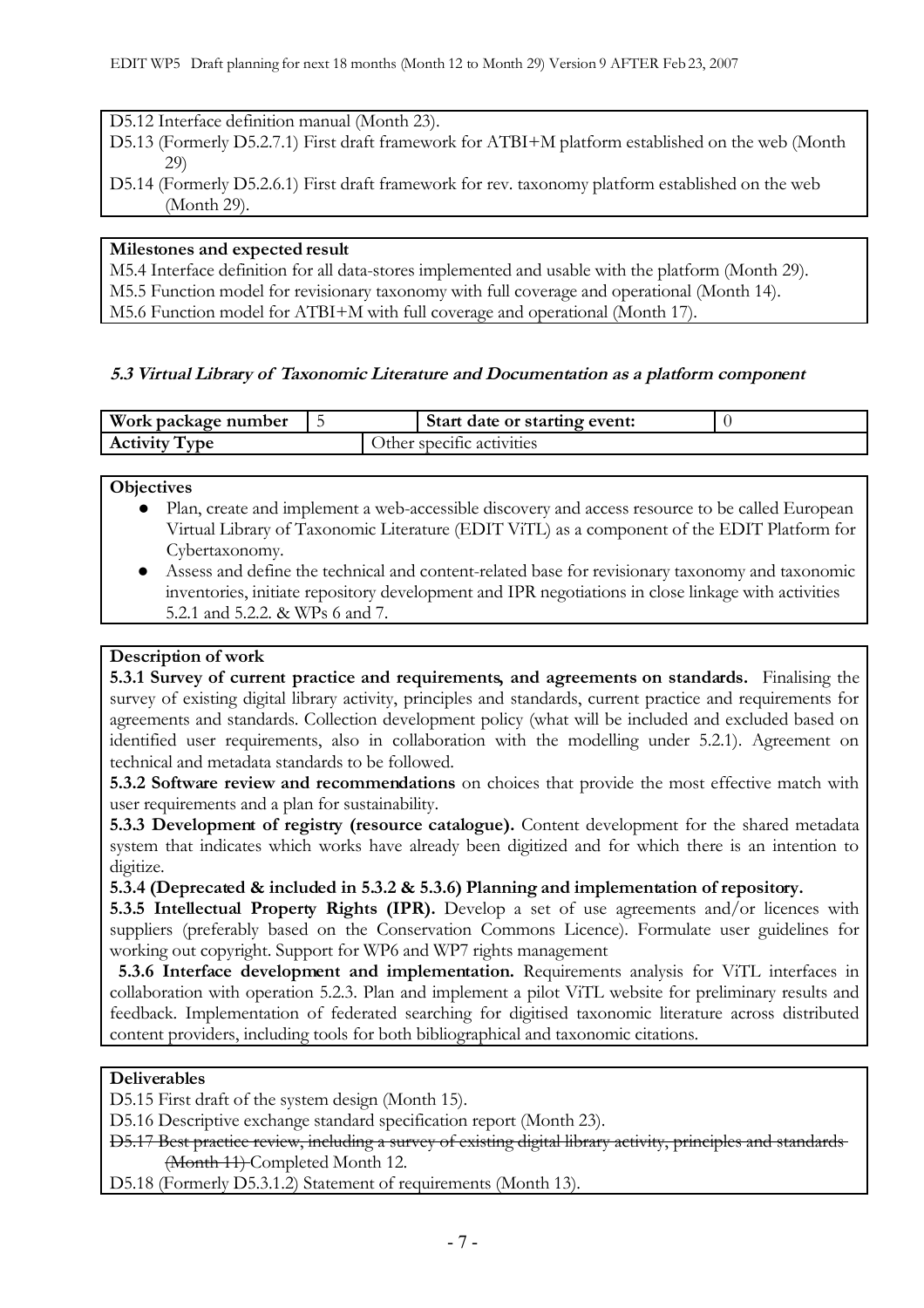D5.19 (Formerly D5.3.1.3) Collection development policy document (Month 15).

D5.20 Standards agreement document (Month 23).

- D5.21 Software recommendation based on identifying best matches with the statement of requirements and guarantee future sustainability (Month 19).
- D5.22 Access to digitised works by means of simple HTML links on pilot website (Month 23).
- D5.23 Use agreements for ViTL available on-line (Month 23).
- D5.24 Draft user guideline available (Month 23).
- D5.25 Use agreement with publishers of taxonomic revisions for WP6 (Month 24).
- D5.26 Requirement analysis report (Month 24).

D5.27 Pilot website available (Month 23).

D5.28 Portal prototype functional for machine access (Month 26).

- D5.29 Portal prototype functional for human access (Month 26).
- D5.30 Launch of ViTL as a functioning component of the EDIT Platform for Cybertaxonomy including system and user documentation to enable effective access (Month 29).

### **Milestones and expected result**

M5.7 Interface prototype ratified by the Informatics Commission (Month 20).

M5.8 Pilot and testing (Month 20).

M5.9Launch ViTL (Month 23).

## **5.4 Geographical platform components**

| Work package number  |  | Start date or starting event: |  |
|----------------------|--|-------------------------------|--|
| <b>Activity Type</b> |  | ) ther specific activities    |  |

| <b>Objectives</b>                                                                                    |
|------------------------------------------------------------------------------------------------------|
| To provide a generic and open source software solution (based on the Biogeo Plugin developed with Q- |
| GIS) for the Internet Platform for Cybertaxonomy and to use this as the base for specific tools to   |
| provide output for printed and on-line taxonomic publications                                        |
| visualize distributional information                                                                 |
| statistically analyse distributional information with regard to completeness of surveys              |
| identify gaps to prioritise surveys in order to obtain an unbiased set of data for environmental     |
| analysis.                                                                                            |

### **Description of work**

**5.4.1 Access to resources.** Further integrate the results from SYNTHESYS Networking activity D into the preliminary internet platform. Integrate additional resources in the catalogue in order to overlay biological data with different types of vector maps (countries, regions, grid squares, etc), based on the needs identified in operations 5.2.1 and 5.2.2 (modelling of the work processes) and on the needs expressed by WP6 and WP7. Identify resources (technical and data) of other partners in the consortium and beyond through liaison with the ISTC. Initial compilation of material for taxonomist, experts and curator training course (interaction with WP8) and dissemination of results.

**5.4.2 Provision of output-oriented tools for Revisionary Taxonomy.** Further develop the generic, open source software tool for species distribution mapping based on user-specified maps, point or grid coordinate system, formatting options, and geographic data in collaboration with WP7. Further develop the Biogeo Plugin (see http://radim.freehostia.com/) under the EDIT umbrella in order to incorporate complex requests of database sources and mapping several species maps at the same time.

**5.4.3 Predictive distribution modelling.** Publication on the EDIT website and continuous enhancements to the bibliography on predictive modelling techniques and the preliminary report on techniques to predict species distributions. Develop a preliminary report on the needs and characteristics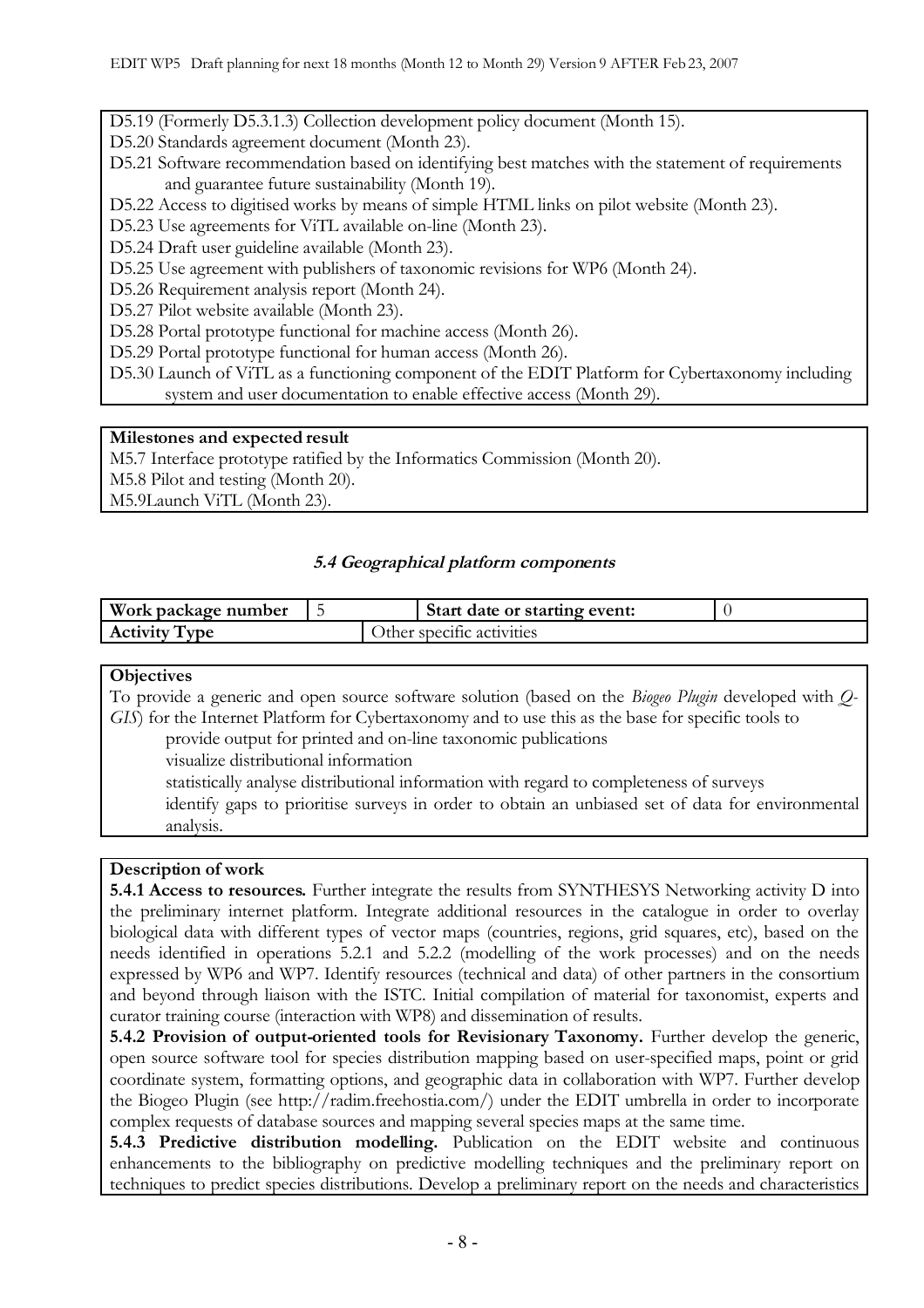of complete software able to accomplish predictive models. Organise an eConference on predictive modelling techniques.

**5.4.4 Gap Analysis.** Identification of geographic gaps in - and completeness of - local inventories. Publish and continue to enhance the bibliography on the sampling effort problem and on useful software applications. Studying the source code of existing utilities to include them in the Biogeo application in order to examine the completeness of inventories for specific areas. Integrate additional mapping applications in order to visualize the geographical location of units (countries, regions, grid squares, etc) according to their completeness, and to recognize those insufficiently surveyed. Incorporate an application to select units (countries, regions, grid squares, etc) according to their spatial location and environmental characteristics, in order to obtain minimum numbers of units able to adequately represent the environmental and spatial heterogeneity of an area (ED applications).

**5.4.5 Trials and user documentation.** Compile test data. Software installation and testing. Bug reports to software developers and user documentation on website.

### **Deliverables**

- D5.31 (Formerly D5.4.2) Application for distribution maps (Month 19).
- D5.32 eConference on biogeographic representation of biological data with Open GIS (Month 19).
- D5.33 (Formerly D5.4.3 & D5.4.4) eConference on possibilities and drawbacks of modelling techniques (Month 19).
- D5.34 Initial report on curator training course (Month 20).
- D5.35 Predictive distribution modelling report (Month 21).
- D5.36 GIS database of vectorial and raster maps freely available at the European extent (Month 19).
- D5.37 Application to examine inventory completeness (Month 25).
- D5.38 Gap analysis in local inventories report (Month 25).
- D5.39 Application to map inventory completeness (Month 25).
- D5.40 Application to select vectorial units by environmental and spatial criteria (ED application) (Month 27).
- D5.41 Package instructions, internet download structure and text on statistical considerations with examples (Month 30).
- D5.42 (Formerly D5.4.1) Relevant European databases on environmental and biological data HTML compilation and link collection (Month 19).
- D5.43 Test data report (Month 25).

# **Milestones and expected result**

M5.10 Generic mapping tool (Month 19).

M5.11 Specification for inventory completeness application (Month 25).

M5.12 Specification for mapping tool of completeness (Month 25).

M5.13 Specification for ED application (Month 30).

M5.14 Meeting of experts and public presentation (Month 30).

### **5.5 Taxonomic-core platform components**

| Work package number  |  | Start date or starting event: |  |
|----------------------|--|-------------------------------|--|
| <b>Activity Type</b> |  | Other specific activities     |  |

### **Objectives**

Assess taxonomic database systems in current use based on the taxonomic modelling effort in 5.2 and the requirements formulated by WPs 3, 6 & 7.

Collaborate with WP6 in order to establish interfaces for import, export, warehousing and publishing.

Develop solutions for the persistence and longevity of data availability.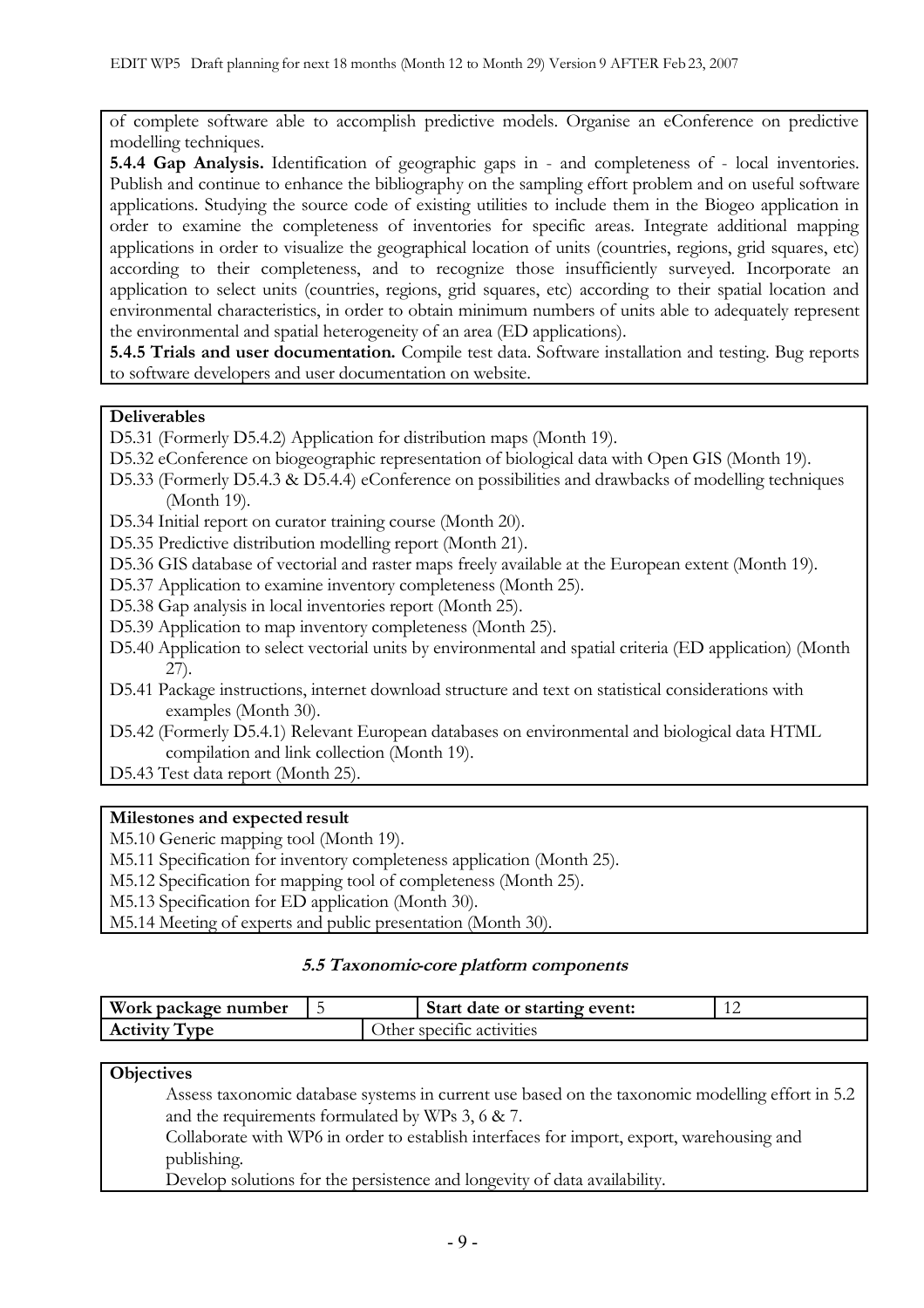#### **Description of work**

The specification of technical interfaces is covered by operation 5.2.3, the implementation of these interfaces by 5.2.6 and 5.2.7.

**5.5.1 Identify suitable taxonomic tools as platform components**.

**5.5.2 Define the taxonomic exchange standard specification**. Elaboration of an extended specification based on TCS (the TDWG Taxon Concept Schema) in agreement with 5.2.3 (interfaces) and 5.1.5 (standards)

**5.5.3 Testing of taxonomic database components.** Using the model taxon group's data, the functionality of the potential components (e.g. TCS, Berlin Model, Pandora, BibMaster, OSF, CATE, Prometheus, etc.) will be tested and the results documented.

(WP6 NHML included in operation & BGBM 3 pm).

#### **Deliverables**

D5.44 Taxonomic Database Component evaluation website (Month 14).

D5.45 Report identified and described suitable taxonomic tools (Month 16).

D5.46 Taxonomic exchange standard specification report (Month 18).

#### **Milestones and expected result**

M5.15 Taxonomic core components available for platform (Month 29).

#### **5.6 Descriptive and identification platform components**

| Work package number |  | Start date or starting event: |  |
|---------------------|--|-------------------------------|--|
| Activity Type       |  | Other specific activities     |  |

#### **Objectives**

Assess the available and supported descriptive tools for taxonomists. Establish an integrated descriptive component platform that uses standards compliant to phyloinformatic (WP3) and morphometric tools (WP4).

Improve selected tools by implementing standard interfaces.

### **Description of work**

The specification of technical interfaces is covered by the MNHN-UPMC under operation 5.2.3, the implementation of these interfaces under 5.2.6 and 5.2.7.

**5.6.1 Identify descriptive tools and define criteria** for their description and assessment as platform components, including a workshop.

**5.6.2 Testing of descriptive and identification components.** Test the tools with different groups of organisms, preferably in the realm of model taxa. Formulate test results, contact tool providers for their feedback, publish test results in an ongoing manner within the EDIT review environment (5.7) website and react to community feedback. Actively disseminate the results in the EDIT community.

**5.6.3 Interact with providers of descriptive and identification components** to achieve the implementation of changes necessary for proper interfacing and incorporation into the platform.

## **Deliverables**

D5.47 List (website) of identified and to-be-tested descriptive tools (Month 14).

D5.48 Workshop report on strategy for descriptive data tools as cross-cutting instrument for revisionary taxonomy (Month 14).

D5.49 First test results in the EDIT review environment (Month 17).

D5.50 Report on integration of descriptive tools into the Platform (Month 26).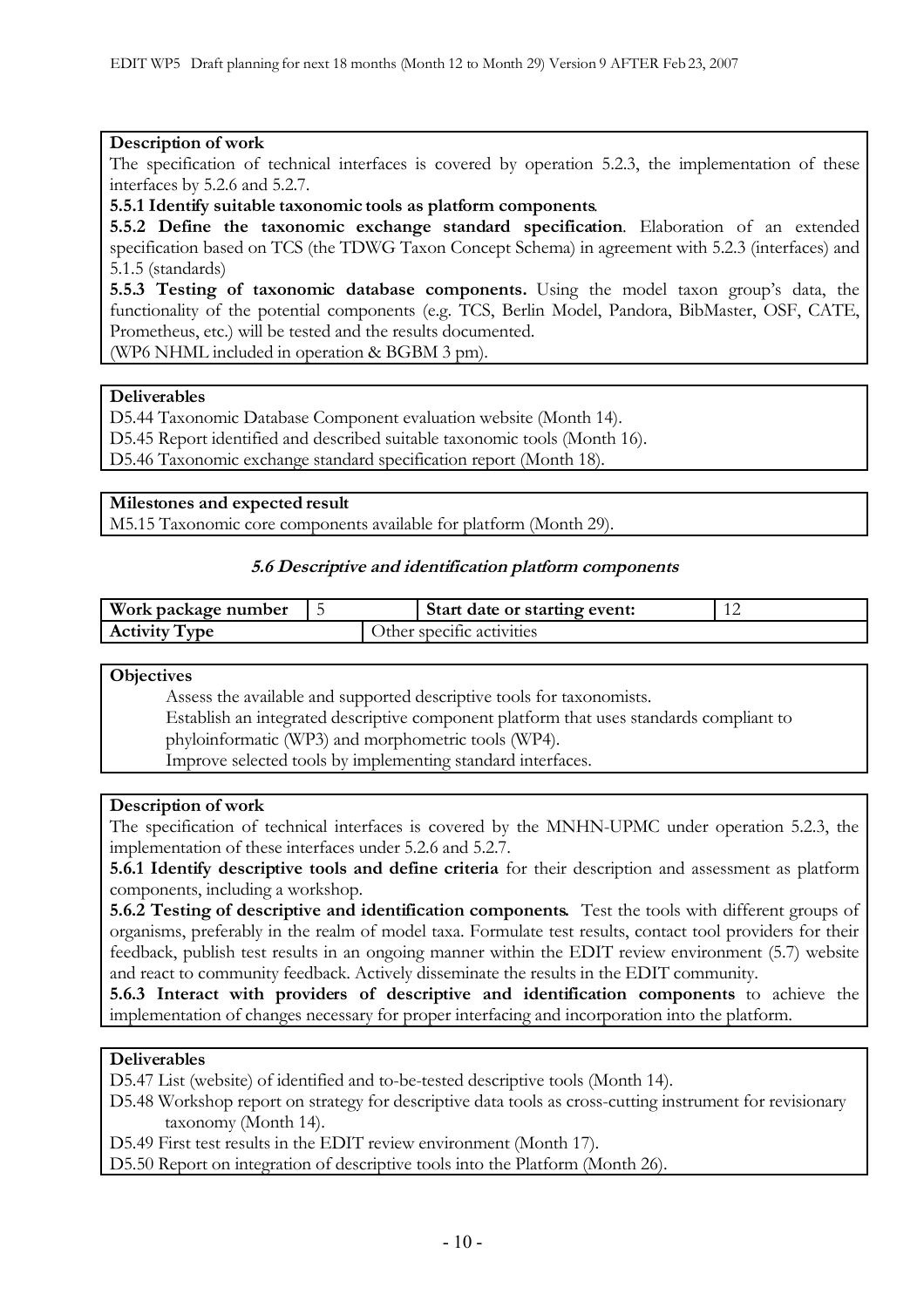## **Milestones and expected result**

M5.16 Criteria for descriptive tools agreed and published (Month 15).

M5.17 Review environment populated with revisions of descriptive tools (Month 23).

M5.18 Description and identification components integrated part of platform (Month 29).

## **5.7 Communication tools as platform components**

| Work package number  |  | Start date or starting event: |  |
|----------------------|--|-------------------------------|--|
| <b>Activity Type</b> |  | Other specific activities     |  |

### **Objectives**

Fully integrate communication components adapted to taxonomists' needs into the Internet Platform for Cybertaxonomy. Provide the other component activities with a review environment.

## **Description of work**

**5.7.1 Identify suitable communication tools** as platform components. This task has essentially been finished by Month 11, but will be continued as new technological solutions become available. **5.7.2 Create the communication platform** based on user-defined and selected components.

**5.7.3 Setup open review environment** for software tools and resources.

## **Deliverables**

D5.51 (Formerly D5.2.4.1) Draft list of suitable communication/ workgroup tools for platform environment (Month 12).

D5.52 Open review environment for software tools and resources available. (Month 14).

# **Milestones and expected result**

M5.19 Communication components available for platform (Month 29).

### **5.8 Publication support as a platform component**

| Work package number  |  | Start date or starting event: |  |
|----------------------|--|-------------------------------|--|
| <b>Activity Type</b> |  | ther specific activities      |  |

**Objectives**

Erect a structure to support online and print publications for taxonomic data. Work closely with WP6 and other related projects or efforts.

# **Description of work**

**5.8.1 Review example documents (tagged monographs) delivered by WP6.** 

**5.8.2 Develop web monograph pilot system.**

**5.8.3 Specification of data flow within rapid publication platform.**

**5.8.4 Implement publication data store (preferably based on existing platform components).**

### **5.8.5 Rapid publication platform.**

### **Deliverables**

D5.53 Deliver pilot system software (Month 13).

D5.54 Report of data flow with rapid publication platform (in cooperation with 5.2.8) (Month 17).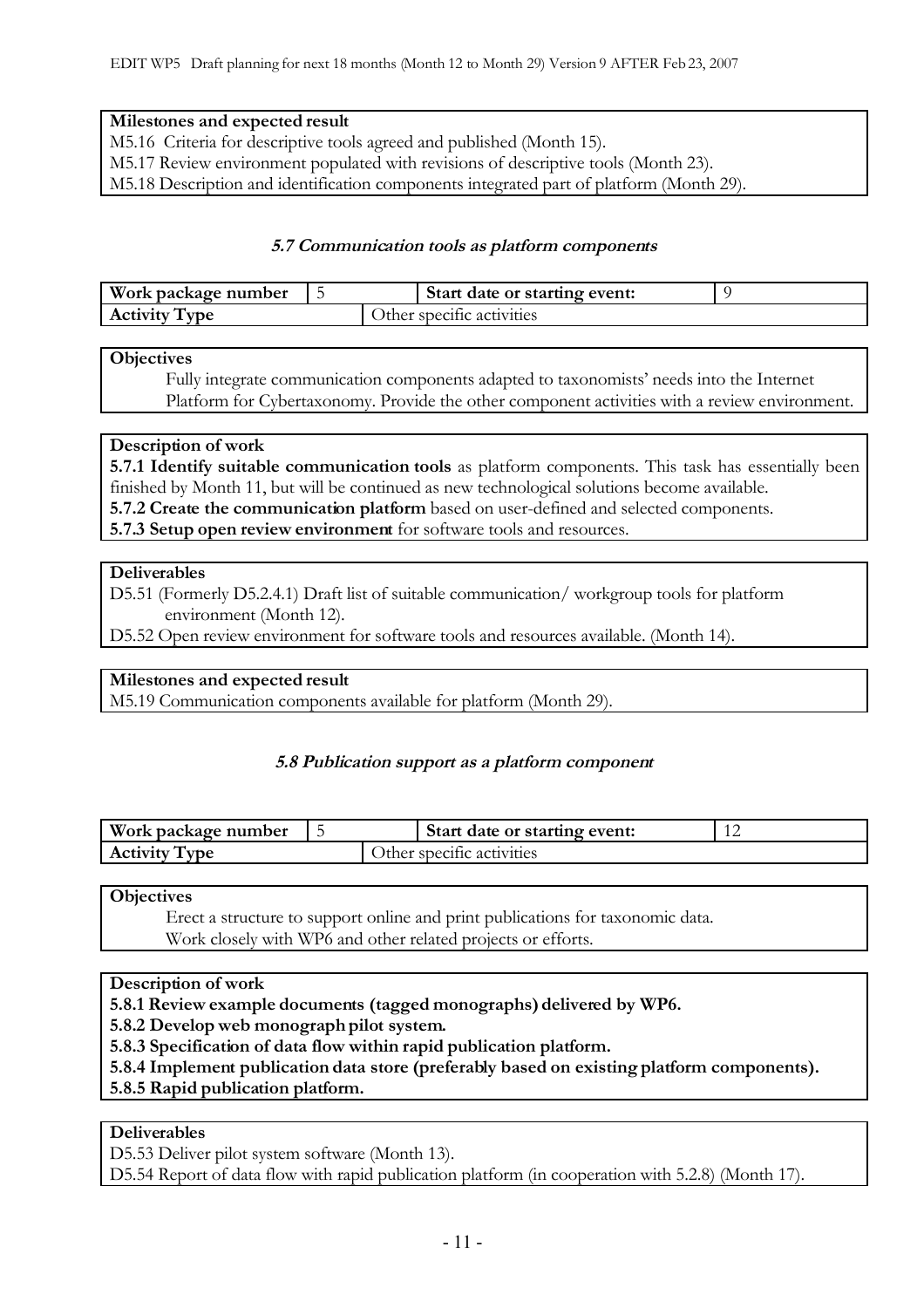| Milestones and expected result |  |
|--------------------------------|--|
| None.                          |  |

#### **5.9 Specimen access as a platform component**

| Work package number           |  | Start date or starting event: |  |
|-------------------------------|--|-------------------------------|--|
| T <sub>VDE</sub><br>Activity' |  | Other specific activities     |  |

### **Objectives**

Integrate specimen access according to taxonomist's needs into the Platform

## **Description of work 5.9.1 Define specimen access interface for taxonomists. 5.9.2 Implement access interface for taxonomists.**

**Deliverables** None.

**Milestones and expected result** None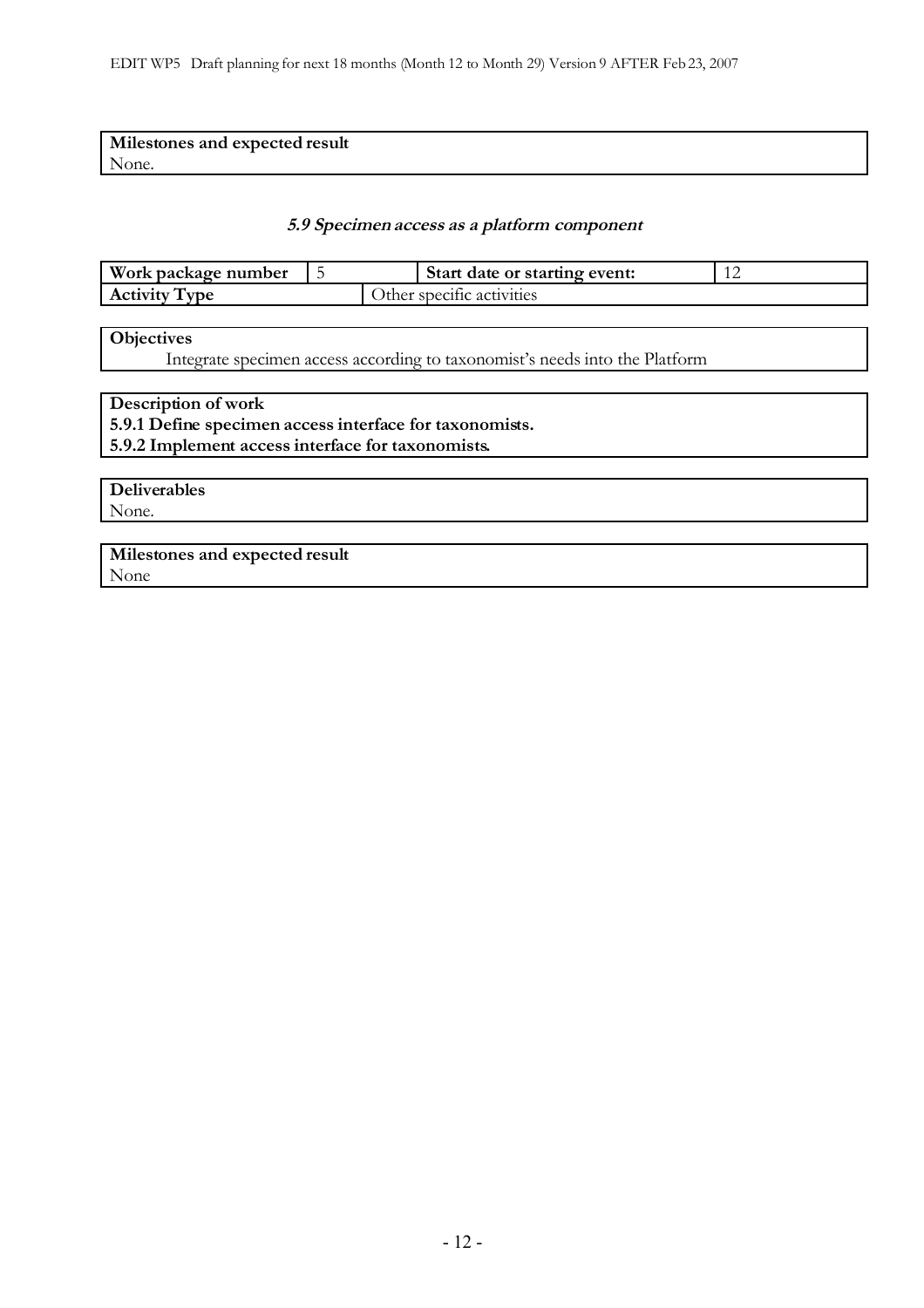| Deliverables list                                               |                                                                                                                                |                  |                          |                                                  |                     |                                         |                                                   |  |  |
|-----------------------------------------------------------------|--------------------------------------------------------------------------------------------------------------------------------|------------------|--------------------------|--------------------------------------------------|---------------------|-----------------------------------------|---------------------------------------------------|--|--|
| Joint programme of activities (18 months period, month 11 - 29) |                                                                                                                                |                  |                          |                                                  |                     |                                         |                                                   |  |  |
| Del. No. <sup>1</sup>                                           | Deliverable name                                                                                                               | <b>WP</b><br>no. | Lead<br>particip-<br>ant | Estimat<br>ed<br>indicativ<br>e person<br>months | Nature <sup>2</sup> | Dissemi<br>nation<br>level <sup>3</sup> | Delivery<br>date <sup>4</sup><br>(proj.<br>month) |  |  |
| D5.1<br>(Formerl<br>y<br>D5.1.2.1)                              | Confidential report of<br>internal IST decision<br>making of 50% of EDIT<br>partner institutions                               | WP <sub>5</sub>  | 14<br><b>RCMA</b>        | 3                                                | R                   | CO                                      | Month 12                                          |  |  |
| D5.2<br>(Formerl<br>y<br>D5.1.2.2-<br>$3)$ .                    | Documentation of internal<br>rules for hardware and<br>software and IST resources<br>of 50% of EDIT partner<br>institutions    | WP5              | 14<br><b>RCMA</b>        | 3                                                | $\mathbf R$         | CO                                      | Month 12                                          |  |  |
| $\overline{D5.3}$                                               | Confidential report of<br>internal IST decision<br>making of remaining EDIT<br>partner institutions                            | WP5              | FUB-<br>9<br><b>BGBM</b> | 3,5                                              | $\mathbb{R}$        | CO                                      | Month 15                                          |  |  |
| D5.4<br>(Formerl<br>y<br>D5.1.3.1)                              | Documentation of internal<br>rules for hardware and<br>software and IST resources<br>of remaining EDIT partner<br>institutions | WP5              | FUB-<br>9<br><b>BGBM</b> | 4                                                | R/Database          | CO                                      | Month 15                                          |  |  |
| D5.5                                                            | D5.5 Second ISTC meeting                                                                                                       | WP5              | FUB-<br>9<br><b>BGBM</b> | 6                                                | $\mathbf R$         | RE                                      | Month 18                                          |  |  |
| D5.6                                                            | At least one MoU<br>announced between EDIT<br>partners                                                                         | WP5              | 9<br>FUB-<br><b>BGBM</b> | 6                                                | R                   | RE                                      | Month 23                                          |  |  |
| D5.7                                                            | A comprehensive EDIT<br>standards list available<br>online                                                                     | WP5              | FUB-<br>9<br><b>BGBM</b> | 20                                               | O/Database          | RE                                      | Month 23                                          |  |  |

- $\mathbf{D}$  = Demonstrator
- $\mathbf{O} = \mathrm{Other}$

**PU** = Public

**PP** = Restricted to other programme participants (including the Commission Services).

**RE** = Restricted to a group specified by the consortium (including the Commission Services).

**CO** = Confidential, only for members of the consortium (including the Commission Services).

<span id="page-12-0"></span><sup>&</sup>lt;sup>1</sup> Deliverable numbers in order of delivery dates:  $D1 - Dn$ 

<span id="page-12-1"></span><sup>2</sup> Please indicate the nature of the deliverable using one of the following codes:

 $R =$  Report

**P** = Prototype

<span id="page-12-2"></span><sup>&</sup>lt;sup>3</sup> Please indicate the dissemination level using one of the following codes:

<span id="page-12-3"></span><sup>&</sup>lt;sup>4</sup> Month in which the deliverables will be available. Month 1 marking the start of the project, and all delivery dates being relative to this start date.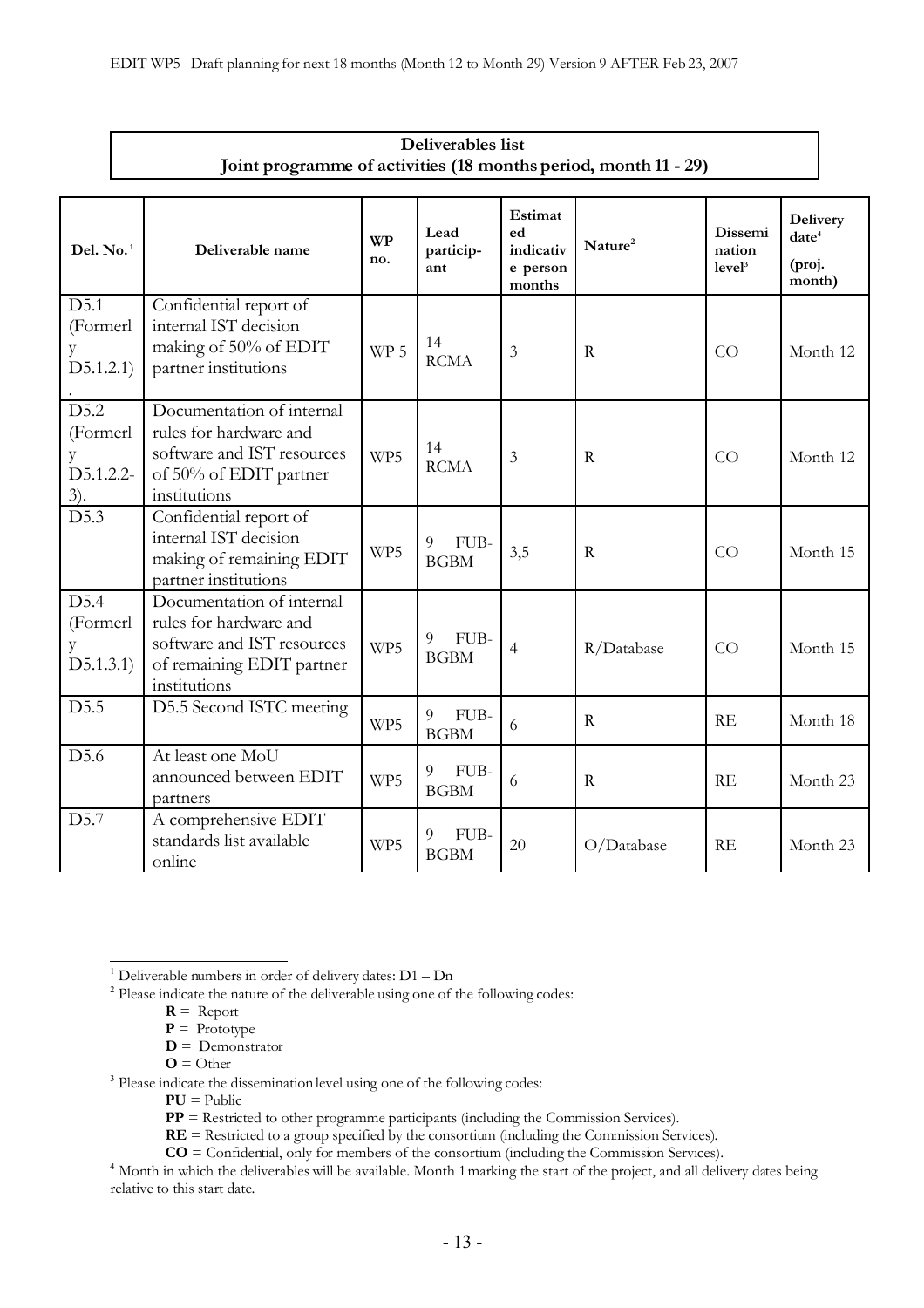| Operational function model<br>(Formerl<br>for revisionary taxonomy<br>11<br>RE<br>Model/R<br>Month 16<br>WP5<br>$\overline{2}$<br>y<br><b>RBGK</b><br>D5.2.1.2)<br>D5.9<br>Draft function model and<br>bottleneck report for<br>(Formerl<br>18<br>WP5<br>RE<br>$\mathbf R$<br>Month 14<br>$\mathbf{1}$<br>$ATBI+M$<br><b>HNHM</b><br>у<br>D5.2.2.1)<br>Operational function model<br>D5.10<br>WP5<br>18<br>5<br>RE<br>Model/R<br>Month 17<br>for ATBI+M<br>(Formerl<br><b>HNHM</b><br>D5.2.2.2)<br>Draft manual of interface<br>D5.11<br>Month 19<br>definitions<br>(Formerl<br>FUB-<br>9<br>7<br>O/Software<br>у<br>WP5<br>RE<br><b>BGBM</b><br>D5.5.2.3.<br>1)<br>Interface definition manual<br>D5.12<br>Month 23<br>WP5<br>FUB-<br>9<br>19<br>${\bf R}$<br>RE<br><b>BGBM</b><br>D5.13<br>First draft framework for<br>Month 29<br>ATBI+M platform<br>(Formerl<br>18<br>WP5<br>Model/R<br>RE<br>10<br>established on the web<br>y<br><b>HNHM</b><br>D5.2.7.1)<br>D5.14<br>First draft framework for<br>Month 29<br>WP5<br>(Formerl<br>rev. taxonomy platform<br>11<br>RE<br>Model/R<br>10<br>established on the web<br>y<br><b>RBGK</b><br>D5.2.6.1)<br>Month 15<br>D5.15<br>First draft of the system<br>10<br>WP5<br>$\mathfrak{Z}$<br>Model/R<br>$\mathbf{RE}$<br>design<br><b>NHML</b><br>D5.16<br>Descriptive exchange<br>Month 23<br>WP5<br>10<br>standard specification<br>${\bf R}$<br>RE<br>12<br><b>NHML</b><br>report<br>Best practice review<br><b>D5.17</b><br>Month 11<br>including a survey of<br>Delivered<br>$40-$<br>existing digital library<br>Month 12<br>WP5<br><b>RE</b><br>$\ensuremath{\mathsf{+}}$<br>$\mathbf R$<br><b>NHML</b><br>activity principles and<br>standards<br>D5.18<br>Statement of requirements<br>Month 13<br>WP5<br>(Formerl<br>10<br>$\sqrt{2}$<br>$\mathbf R$<br>RE<br><b>NHML</b><br>у | Del. No.          | Deliverable name | <b>WP</b><br>no. | Lead<br>particip-<br>ant | Estimat<br>ed<br>indicativ<br>e person<br>months | Nature | Dissemi<br>nation<br>level | <b>Delivery</b><br>date<br>(proj.<br>month) |
|-----------------------------------------------------------------------------------------------------------------------------------------------------------------------------------------------------------------------------------------------------------------------------------------------------------------------------------------------------------------------------------------------------------------------------------------------------------------------------------------------------------------------------------------------------------------------------------------------------------------------------------------------------------------------------------------------------------------------------------------------------------------------------------------------------------------------------------------------------------------------------------------------------------------------------------------------------------------------------------------------------------------------------------------------------------------------------------------------------------------------------------------------------------------------------------------------------------------------------------------------------------------------------------------------------------------------------------------------------------------------------------------------------------------------------------------------------------------------------------------------------------------------------------------------------------------------------------------------------------------------------------------------------------------------------------------------------------------------------------------------------------------------------------------------------------------------------------------|-------------------|------------------|------------------|--------------------------|--------------------------------------------------|--------|----------------------------|---------------------------------------------|
|                                                                                                                                                                                                                                                                                                                                                                                                                                                                                                                                                                                                                                                                                                                                                                                                                                                                                                                                                                                                                                                                                                                                                                                                                                                                                                                                                                                                                                                                                                                                                                                                                                                                                                                                                                                                                                         | $\overline{D5.8}$ |                  |                  |                          |                                                  |        |                            |                                             |
|                                                                                                                                                                                                                                                                                                                                                                                                                                                                                                                                                                                                                                                                                                                                                                                                                                                                                                                                                                                                                                                                                                                                                                                                                                                                                                                                                                                                                                                                                                                                                                                                                                                                                                                                                                                                                                         |                   |                  |                  |                          |                                                  |        |                            |                                             |
|                                                                                                                                                                                                                                                                                                                                                                                                                                                                                                                                                                                                                                                                                                                                                                                                                                                                                                                                                                                                                                                                                                                                                                                                                                                                                                                                                                                                                                                                                                                                                                                                                                                                                                                                                                                                                                         |                   |                  |                  |                          |                                                  |        |                            |                                             |
|                                                                                                                                                                                                                                                                                                                                                                                                                                                                                                                                                                                                                                                                                                                                                                                                                                                                                                                                                                                                                                                                                                                                                                                                                                                                                                                                                                                                                                                                                                                                                                                                                                                                                                                                                                                                                                         |                   |                  |                  |                          |                                                  |        |                            |                                             |
|                                                                                                                                                                                                                                                                                                                                                                                                                                                                                                                                                                                                                                                                                                                                                                                                                                                                                                                                                                                                                                                                                                                                                                                                                                                                                                                                                                                                                                                                                                                                                                                                                                                                                                                                                                                                                                         |                   |                  |                  |                          |                                                  |        |                            |                                             |
|                                                                                                                                                                                                                                                                                                                                                                                                                                                                                                                                                                                                                                                                                                                                                                                                                                                                                                                                                                                                                                                                                                                                                                                                                                                                                                                                                                                                                                                                                                                                                                                                                                                                                                                                                                                                                                         |                   |                  |                  |                          |                                                  |        |                            |                                             |
|                                                                                                                                                                                                                                                                                                                                                                                                                                                                                                                                                                                                                                                                                                                                                                                                                                                                                                                                                                                                                                                                                                                                                                                                                                                                                                                                                                                                                                                                                                                                                                                                                                                                                                                                                                                                                                         |                   |                  |                  |                          |                                                  |        |                            |                                             |
|                                                                                                                                                                                                                                                                                                                                                                                                                                                                                                                                                                                                                                                                                                                                                                                                                                                                                                                                                                                                                                                                                                                                                                                                                                                                                                                                                                                                                                                                                                                                                                                                                                                                                                                                                                                                                                         |                   |                  |                  |                          |                                                  |        |                            |                                             |
|                                                                                                                                                                                                                                                                                                                                                                                                                                                                                                                                                                                                                                                                                                                                                                                                                                                                                                                                                                                                                                                                                                                                                                                                                                                                                                                                                                                                                                                                                                                                                                                                                                                                                                                                                                                                                                         |                   |                  |                  |                          |                                                  |        |                            |                                             |
|                                                                                                                                                                                                                                                                                                                                                                                                                                                                                                                                                                                                                                                                                                                                                                                                                                                                                                                                                                                                                                                                                                                                                                                                                                                                                                                                                                                                                                                                                                                                                                                                                                                                                                                                                                                                                                         |                   |                  |                  |                          |                                                  |        |                            |                                             |
|                                                                                                                                                                                                                                                                                                                                                                                                                                                                                                                                                                                                                                                                                                                                                                                                                                                                                                                                                                                                                                                                                                                                                                                                                                                                                                                                                                                                                                                                                                                                                                                                                                                                                                                                                                                                                                         |                   |                  |                  |                          |                                                  |        |                            |                                             |
|                                                                                                                                                                                                                                                                                                                                                                                                                                                                                                                                                                                                                                                                                                                                                                                                                                                                                                                                                                                                                                                                                                                                                                                                                                                                                                                                                                                                                                                                                                                                                                                                                                                                                                                                                                                                                                         |                   |                  |                  |                          |                                                  |        |                            |                                             |
|                                                                                                                                                                                                                                                                                                                                                                                                                                                                                                                                                                                                                                                                                                                                                                                                                                                                                                                                                                                                                                                                                                                                                                                                                                                                                                                                                                                                                                                                                                                                                                                                                                                                                                                                                                                                                                         |                   |                  |                  |                          |                                                  |        |                            |                                             |
|                                                                                                                                                                                                                                                                                                                                                                                                                                                                                                                                                                                                                                                                                                                                                                                                                                                                                                                                                                                                                                                                                                                                                                                                                                                                                                                                                                                                                                                                                                                                                                                                                                                                                                                                                                                                                                         |                   |                  |                  |                          |                                                  |        |                            |                                             |
|                                                                                                                                                                                                                                                                                                                                                                                                                                                                                                                                                                                                                                                                                                                                                                                                                                                                                                                                                                                                                                                                                                                                                                                                                                                                                                                                                                                                                                                                                                                                                                                                                                                                                                                                                                                                                                         |                   |                  |                  |                          |                                                  |        |                            |                                             |
|                                                                                                                                                                                                                                                                                                                                                                                                                                                                                                                                                                                                                                                                                                                                                                                                                                                                                                                                                                                                                                                                                                                                                                                                                                                                                                                                                                                                                                                                                                                                                                                                                                                                                                                                                                                                                                         |                   |                  |                  |                          |                                                  |        |                            |                                             |
|                                                                                                                                                                                                                                                                                                                                                                                                                                                                                                                                                                                                                                                                                                                                                                                                                                                                                                                                                                                                                                                                                                                                                                                                                                                                                                                                                                                                                                                                                                                                                                                                                                                                                                                                                                                                                                         |                   |                  |                  |                          |                                                  |        |                            |                                             |
|                                                                                                                                                                                                                                                                                                                                                                                                                                                                                                                                                                                                                                                                                                                                                                                                                                                                                                                                                                                                                                                                                                                                                                                                                                                                                                                                                                                                                                                                                                                                                                                                                                                                                                                                                                                                                                         |                   |                  |                  |                          |                                                  |        |                            |                                             |
|                                                                                                                                                                                                                                                                                                                                                                                                                                                                                                                                                                                                                                                                                                                                                                                                                                                                                                                                                                                                                                                                                                                                                                                                                                                                                                                                                                                                                                                                                                                                                                                                                                                                                                                                                                                                                                         |                   |                  |                  |                          |                                                  |        |                            |                                             |
|                                                                                                                                                                                                                                                                                                                                                                                                                                                                                                                                                                                                                                                                                                                                                                                                                                                                                                                                                                                                                                                                                                                                                                                                                                                                                                                                                                                                                                                                                                                                                                                                                                                                                                                                                                                                                                         |                   |                  |                  |                          |                                                  |        |                            |                                             |
|                                                                                                                                                                                                                                                                                                                                                                                                                                                                                                                                                                                                                                                                                                                                                                                                                                                                                                                                                                                                                                                                                                                                                                                                                                                                                                                                                                                                                                                                                                                                                                                                                                                                                                                                                                                                                                         |                   |                  |                  |                          |                                                  |        |                            |                                             |
|                                                                                                                                                                                                                                                                                                                                                                                                                                                                                                                                                                                                                                                                                                                                                                                                                                                                                                                                                                                                                                                                                                                                                                                                                                                                                                                                                                                                                                                                                                                                                                                                                                                                                                                                                                                                                                         |                   |                  |                  |                          |                                                  |        |                            |                                             |
|                                                                                                                                                                                                                                                                                                                                                                                                                                                                                                                                                                                                                                                                                                                                                                                                                                                                                                                                                                                                                                                                                                                                                                                                                                                                                                                                                                                                                                                                                                                                                                                                                                                                                                                                                                                                                                         |                   |                  |                  |                          |                                                  |        |                            |                                             |
|                                                                                                                                                                                                                                                                                                                                                                                                                                                                                                                                                                                                                                                                                                                                                                                                                                                                                                                                                                                                                                                                                                                                                                                                                                                                                                                                                                                                                                                                                                                                                                                                                                                                                                                                                                                                                                         |                   |                  |                  |                          |                                                  |        |                            |                                             |
|                                                                                                                                                                                                                                                                                                                                                                                                                                                                                                                                                                                                                                                                                                                                                                                                                                                                                                                                                                                                                                                                                                                                                                                                                                                                                                                                                                                                                                                                                                                                                                                                                                                                                                                                                                                                                                         |                   |                  |                  |                          |                                                  |        |                            |                                             |
|                                                                                                                                                                                                                                                                                                                                                                                                                                                                                                                                                                                                                                                                                                                                                                                                                                                                                                                                                                                                                                                                                                                                                                                                                                                                                                                                                                                                                                                                                                                                                                                                                                                                                                                                                                                                                                         |                   |                  |                  |                          |                                                  |        |                            |                                             |
|                                                                                                                                                                                                                                                                                                                                                                                                                                                                                                                                                                                                                                                                                                                                                                                                                                                                                                                                                                                                                                                                                                                                                                                                                                                                                                                                                                                                                                                                                                                                                                                                                                                                                                                                                                                                                                         |                   |                  |                  |                          |                                                  |        |                            |                                             |
|                                                                                                                                                                                                                                                                                                                                                                                                                                                                                                                                                                                                                                                                                                                                                                                                                                                                                                                                                                                                                                                                                                                                                                                                                                                                                                                                                                                                                                                                                                                                                                                                                                                                                                                                                                                                                                         |                   |                  |                  |                          |                                                  |        |                            |                                             |
| D5.3.1.2                                                                                                                                                                                                                                                                                                                                                                                                                                                                                                                                                                                                                                                                                                                                                                                                                                                                                                                                                                                                                                                                                                                                                                                                                                                                                                                                                                                                                                                                                                                                                                                                                                                                                                                                                                                                                                |                   |                  |                  |                          |                                                  |        |                            |                                             |
| D5.19<br>Collection development<br>Month 15<br>10<br>$\overline{3}$<br>RE<br>$\mathbf R$                                                                                                                                                                                                                                                                                                                                                                                                                                                                                                                                                                                                                                                                                                                                                                                                                                                                                                                                                                                                                                                                                                                                                                                                                                                                                                                                                                                                                                                                                                                                                                                                                                                                                                                                                |                   |                  |                  |                          |                                                  |        |                            |                                             |
| policy document<br>(Formerl<br><b>NHML</b><br>WP5                                                                                                                                                                                                                                                                                                                                                                                                                                                                                                                                                                                                                                                                                                                                                                                                                                                                                                                                                                                                                                                                                                                                                                                                                                                                                                                                                                                                                                                                                                                                                                                                                                                                                                                                                                                       |                   |                  |                  |                          |                                                  |        |                            |                                             |
| D5.3.1.3)                                                                                                                                                                                                                                                                                                                                                                                                                                                                                                                                                                                                                                                                                                                                                                                                                                                                                                                                                                                                                                                                                                                                                                                                                                                                                                                                                                                                                                                                                                                                                                                                                                                                                                                                                                                                                               |                   |                  |                  |                          |                                                  |        |                            |                                             |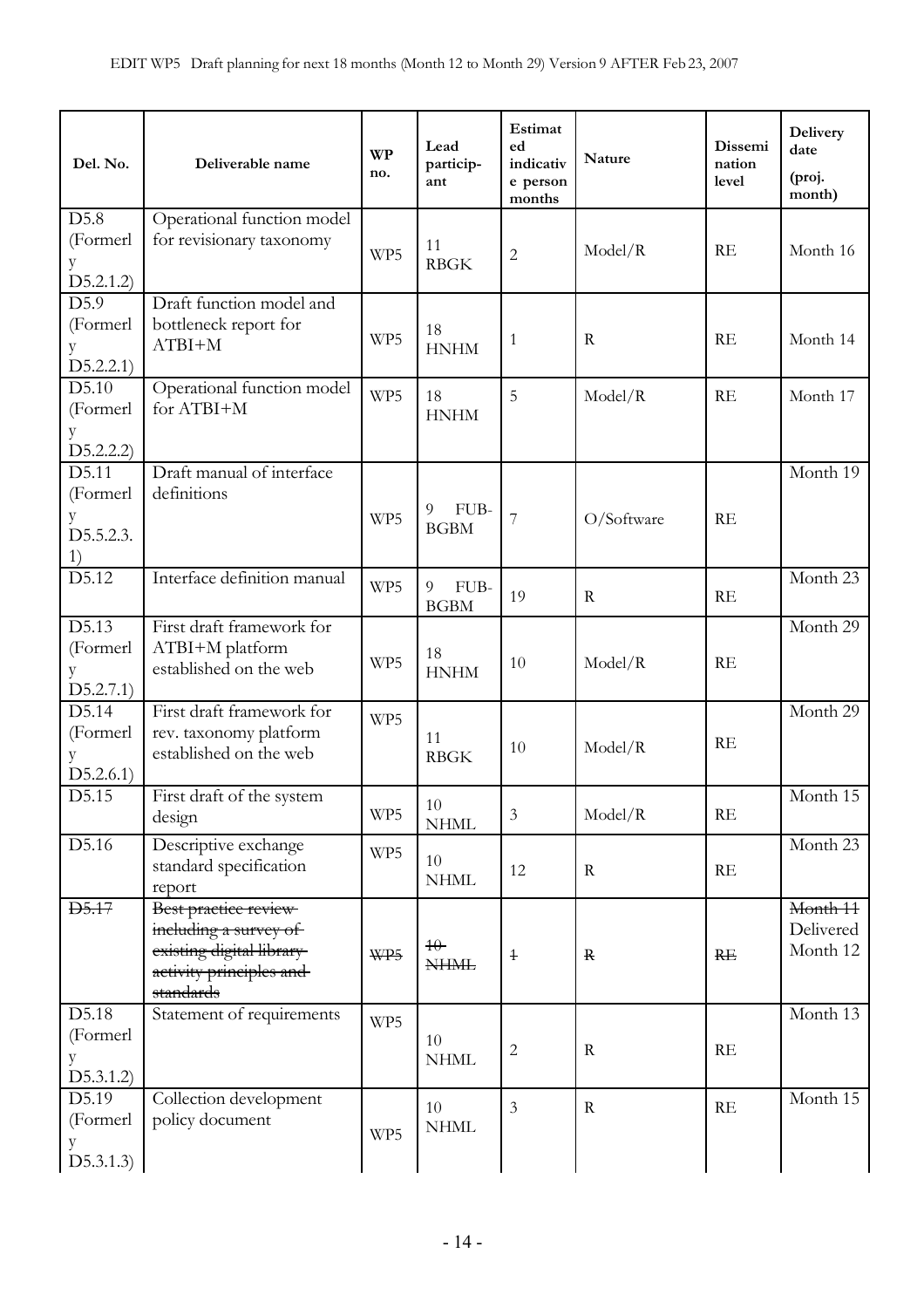| Del. No.                       | Deliverable name                                                                                                                                                      | <b>WP</b><br>no. | Lead<br>particip-<br>ant   | Estimat<br>ed<br>indicativ<br>e person<br>months | Nature      | Dissemi<br>nation<br>level | <b>Delivery</b><br>date<br>(proj.<br>month) |
|--------------------------------|-----------------------------------------------------------------------------------------------------------------------------------------------------------------------|------------------|----------------------------|--------------------------------------------------|-------------|----------------------------|---------------------------------------------|
| D5.20                          | Standards agreement<br>document                                                                                                                                       | WP5              | 10<br><b>NHML</b>          | 3,2                                              | $\mathbf R$ | RE                         | Month 23                                    |
| D5.21                          | Software recommendation<br>based on identifying best<br>matches with the statement<br>of requirements and<br>guarantee future<br>sustainability                       | WP5              | 10<br><b>NHML</b>          | 5                                                | R/Database  | RE                         | Month 19                                    |
| D5.22                          | Access to digitised works by<br>means of simple HTML<br>links on pilot website                                                                                        | WP5              | 10<br><b>NHML</b>          | $\overline{4}$                                   | O/Database  | RE                         | Month 23                                    |
| D5.23                          | Use agreements for ViTL<br>available on-line                                                                                                                          | WP5              | 10<br><b>NHML</b>          | $\overline{4}$                                   | R/Database  | RE                         | Month <sup>23</sup>                         |
| D5.24                          | Draft user guideline<br>available                                                                                                                                     | WP5              | 10<br><b>NHML</b>          | $\overline{4}$                                   | $\mathbf R$ | RE                         | Month 23                                    |
| D5.25                          | Use agreement with<br>publishers of taxonomic<br>revisions for WP6                                                                                                    | WP5              | 10<br><b>NHML</b>          | $\overline{2}$                                   | $\mathbf R$ | RE                         | Month 24                                    |
| D5.26                          | Requirement analysis report                                                                                                                                           | WP5              | 10<br><b>NHML</b>          | $\overline{4}$                                   | $\mathbf R$ | RE                         | Month 24                                    |
| D5.27                          | Pilot website available                                                                                                                                               | WP5              | 10<br>$\mathit{NHML}$      | $\overline{4}$                                   | O/Website   | RE                         | Month 23                                    |
| D5.28                          | Portal prototype functional<br>for machine access                                                                                                                     | WP5              | 10<br><b>NHML</b>          | 5                                                | O/Software  | RE                         | Month 26                                    |
| D5.29                          | Portal prototype functional<br>for human access                                                                                                                       | WP5              | 10<br><b>NHML</b>          | 5                                                | O/Software  | RE                         | Month 26                                    |
| D5.30                          | Launch of ViTL as a<br>functioning component of<br>the EDIT Platform for<br>Cybertaxonomy including<br>system and user<br>documentation to enable<br>effective access | WP5              | 10<br><b>NHML</b>          | 10                                               | O/Software  | RE                         | Month 29                                    |
| D5.31<br>(Formerl<br>y D5.4.2) | Application for distribution<br>maps                                                                                                                                  | WP5              | CSIC-<br>4<br><b>MINCN</b> | $\mathfrak{Z}$                                   | D           | RE                         | Month 19                                    |
| D <sub>5.32</sub>              | eConference on<br>biogeographic<br>representation of biological<br>data with Open GIS                                                                                 | WP5              | 14<br><b>RMCA</b>          | 0,5                                              | R/Meeting   | $\mathbf{RE}$              | Month 19                                    |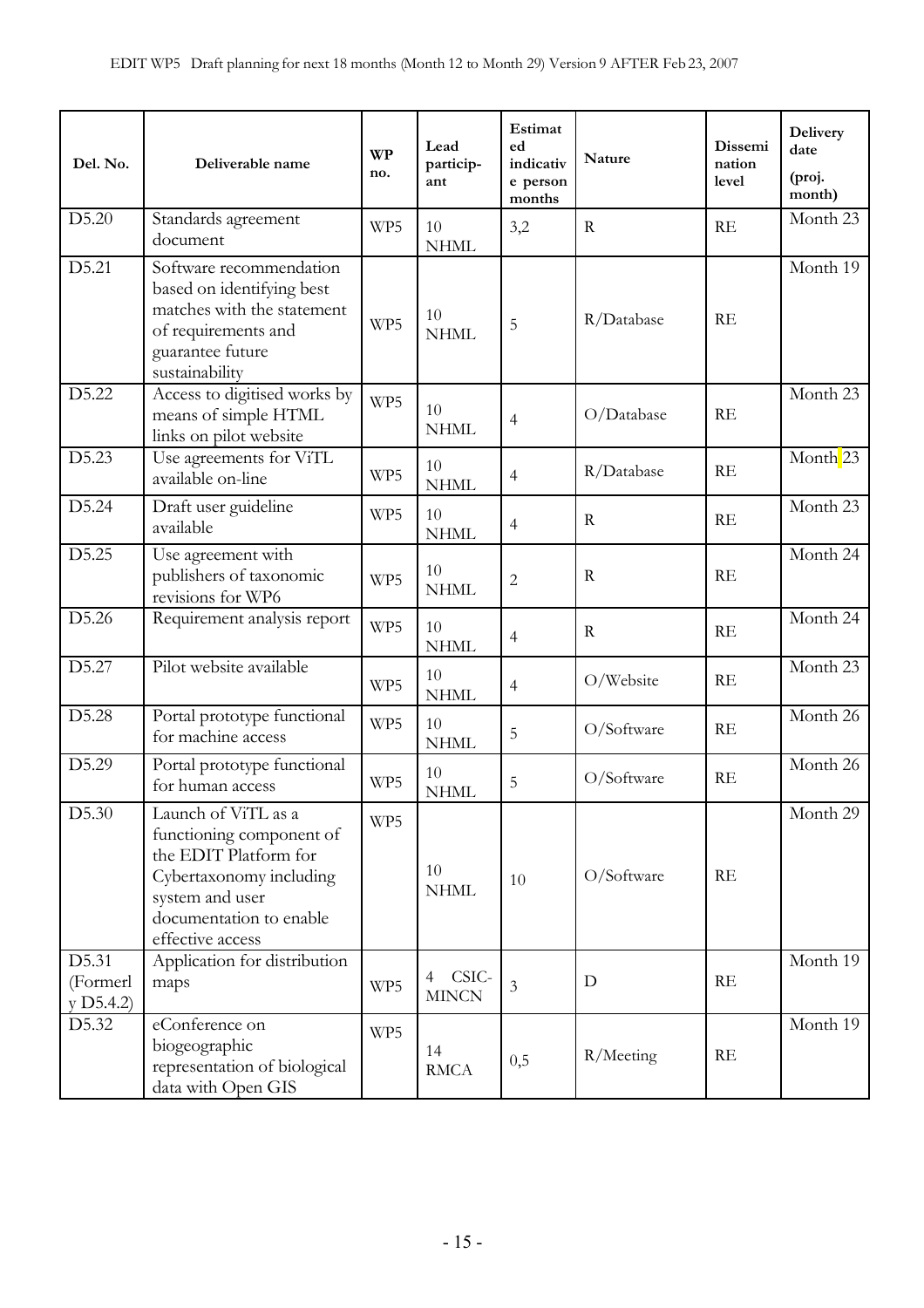| Del. No.                                         | Deliverable name                                                                                                  | <b>WP</b><br>no. | Lead<br>particip-<br>ant                               | Estimat<br>ed<br>indicativ<br>e person<br>months | Nature      | Dissemi<br>nation<br>level | <b>Delivery</b><br>date<br>(proj.<br>month) |
|--------------------------------------------------|-------------------------------------------------------------------------------------------------------------------|------------------|--------------------------------------------------------|--------------------------------------------------|-------------|----------------------------|---------------------------------------------|
| D5.33<br>(Formerl<br>y D5.4.3<br>$\&$<br>D5.4.4) | eConference on possibilities<br>and drawbacks of modelling<br>techniques                                          | WP5              | CSIC-<br>4<br><b>MINCN</b><br>16<br>&<br><b>MIZPAN</b> | 0,5                                              | R/Meeting   | RE                         | Month 19                                    |
| D5.34                                            | Initial report on curator<br>training course                                                                      | WP5              | 14<br><b>RMCA</b>                                      | $\overline{4}$                                   | $\mathbf R$ | RE                         | Month 20                                    |
| D5.35                                            | Predictive distribution<br>modelling report                                                                       | WP5              | 4 CSIC-<br><b>MINCN</b><br>16<br>$\&$<br><b>MIZPAN</b> | 5                                                | R           | RE                         | Month 21                                    |
| D5.36                                            | GIS database of vectorial<br>and raster maps freely<br>available at the European<br>extent                        | WP5              | 4 CSIC-<br><b>MINCN</b>                                | $\overline{4}$                                   | O/Software  | RE                         | Month 19                                    |
| D5.37                                            | Application to examine<br>inventory completeness                                                                  | WP5              | CSIC-<br>$\overline{4}$<br><b>MINCN</b>                | 12                                               | O/Software  | RE                         | Month 25                                    |
| D5.38                                            | Gap analysis in local<br>inventories report                                                                       | WP5              | 4 CSIC-<br><b>MINCN</b>                                | 12                                               | $\mathbf R$ | RE                         | Month 25                                    |
| D5.39                                            | Application to map<br>inventory completeness                                                                      | WP5              | 4 CSIC-<br><b>MINCN</b>                                | 10                                               | O/Software  | RE                         | Month 25                                    |
| D5.40                                            | Application to select<br>vectorial units by<br>environmental and spatial<br>criteria (ED application)             | WP5              | CSIC-<br>$\overline{4}$<br><b>MINCN</b>                | 18                                               | O/Software  | RE                         | Month 27                                    |
| D5.41                                            | Package instructions<br>internet download structure<br>and text on statistical<br>considerations with<br>examples | WP5              | 4 CSIC-<br><b>MINCN</b>                                | 10                                               | R/Website   | RE                         | Month 29                                    |
| D5.42<br>(Formerl<br>$y$ D5.4.1)                 | Relevant European<br>databases on environmental<br>and biological data HTML<br>compilation and link<br>collection | WP5              | CSIC-<br>$\overline{4}$<br><b>MINCN</b>                | 5                                                | O/Database  | RE                         | Month 19                                    |
| D5.43                                            | Test data report                                                                                                  | WP5              | 16<br><b>MIZPAN</b><br>18<br>$\&$<br>${\hbox{HNHM}}$   | 8                                                | $\mathbf R$ | RE                         | Month 25                                    |
| D5.44                                            | Taxonomic Database<br>Component evaluation<br>website                                                             | WP5              | 9<br>FUB-<br><b>BGBM</b>                               | $\overline{c}$                                   | O/Database  | RE                         | Month $14$                                  |
| D5.45                                            | Report identified and<br>described suitable<br>taxonomic tools                                                    | WP5              | FUB-<br>9<br><b>BGBM</b>                               | $\overline{4}$                                   | R           | RE                         | Month 16                                    |